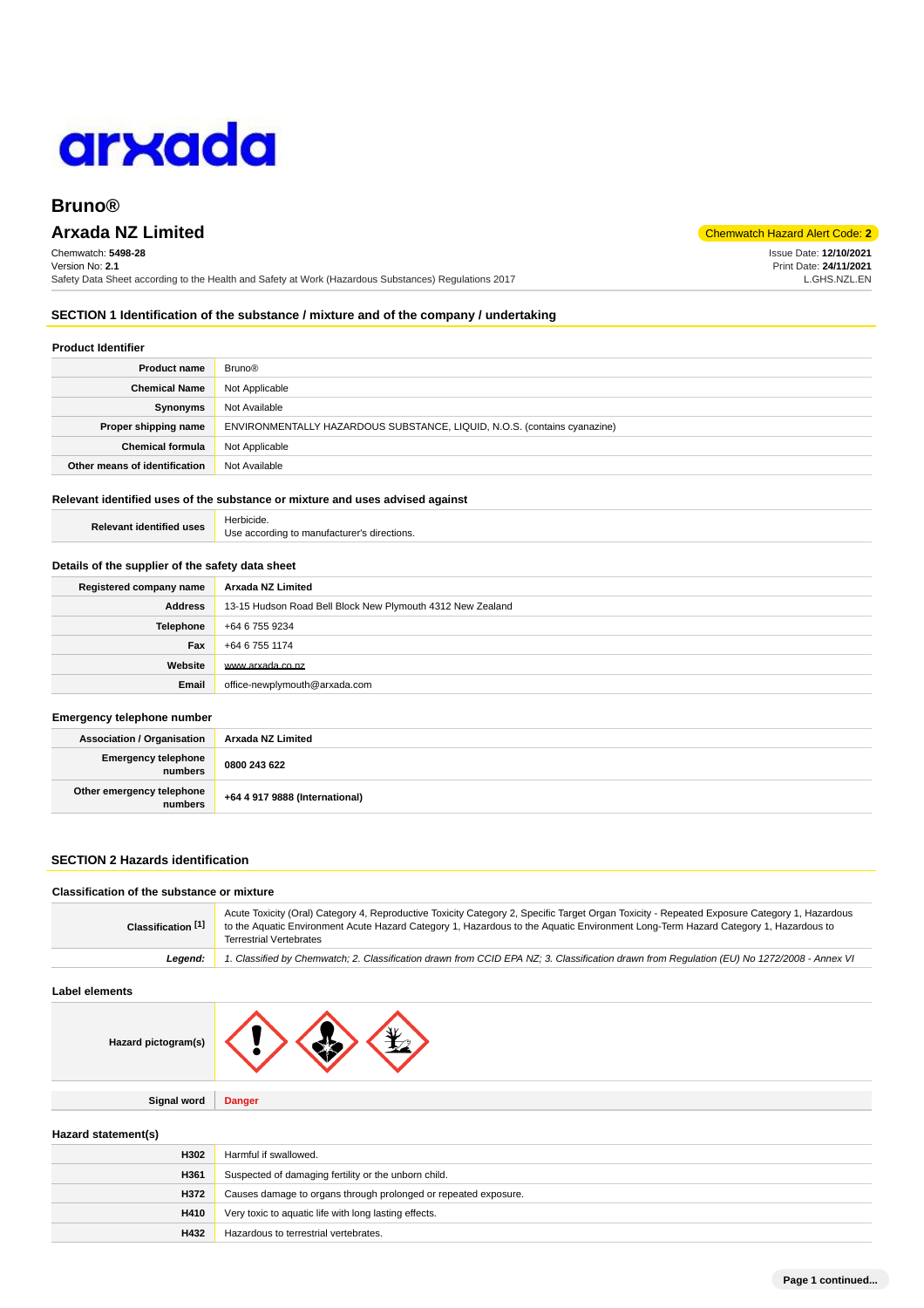# **Precautionary statement(s) Prevention**

| P <sub>201</sub> | Obtain special instructions before use.                         |
|------------------|-----------------------------------------------------------------|
| P260             | Do not breathe mist/vapours/spray.                              |
| P280             | Wear protective gloves and protective clothing.                 |
| P264             | Wash all exposed external body areas thoroughly after handling. |
| P270             | Do not eat, drink or smoke when using this product.             |
| P273             | Avoid release to the environment.                               |

# **Precautionary statement(s) Response**

| P308+P313     | IF exposed or concerned: Get medical advice/attention.                              |
|---------------|-------------------------------------------------------------------------------------|
| P314          | Get medical advice/attention if you feel unwell.                                    |
| P391          | Collect spillage.                                                                   |
| $P301 + P312$ | IF SWALLOWED: Call a POISON CENTER/doctor/physician/first aider if you feel unwell. |
| P330          | Rinse mouth.                                                                        |

# **Precautionary statement(s) Storage**

**P405** Store locked up.

**Precautionary statement(s) Disposal**

**P501** Dispose of contents/container to authorised hazardous or special waste collection point in accordance with any local regulation.

# **SECTION 3 Composition / information on ingredients**

# **Substances**

See section below for composition of Mixtures

# **Mixtures**

| <b>CAS No</b> | %[weight]                                                                                                                                                                                             | Name                                       |
|---------------|-------------------------------------------------------------------------------------------------------------------------------------------------------------------------------------------------------|--------------------------------------------|
| 21725-46-2    | $30 - 60$                                                                                                                                                                                             | cvanazine                                  |
| Not Available | balance                                                                                                                                                                                               | Ingredients determined not to be hazardous |
| Leaend:       | 1. Classified by Chemwatch; 2. Classification drawn from CCID EPA NZ; 3. Classification drawn from Regulation (EU) No 1272/2008 - Annex VI;<br>4. Classification drawn from C&L * EU IOELVs available |                                            |

### **SECTION 4 First aid measures**

| Description of first aid measures |                                                                                                                                                                                                                                                                                                                                                                                                                                                                                                                                                                                                                                                                                                                                                                                                                                                                                                                                                                                                                                                                                                                                                                                                                                 |  |  |
|-----------------------------------|---------------------------------------------------------------------------------------------------------------------------------------------------------------------------------------------------------------------------------------------------------------------------------------------------------------------------------------------------------------------------------------------------------------------------------------------------------------------------------------------------------------------------------------------------------------------------------------------------------------------------------------------------------------------------------------------------------------------------------------------------------------------------------------------------------------------------------------------------------------------------------------------------------------------------------------------------------------------------------------------------------------------------------------------------------------------------------------------------------------------------------------------------------------------------------------------------------------------------------|--|--|
| <b>Eye Contact</b>                | If this product comes in contact with the eyes:<br>• Wash out immediately with fresh running water.<br>Ensure complete irrigation of the eye by keeping eyelids apart and away from eye and moving the eyelids by occasionally lifting the upper<br>and lower lids.<br>Seek medical attention without delay; if pain persists or recurs seek medical attention.<br>▶ Removal of contact lenses after an eye injury should only be undertaken by skilled personnel.                                                                                                                                                                                                                                                                                                                                                                                                                                                                                                                                                                                                                                                                                                                                                              |  |  |
| <b>Skin Contact</b>               | If skin contact occurs:<br>Inmediately remove all contaminated clothing, including footwear.<br>Flush skin and hair with running water (and soap if available).<br>▶ Seek medical attention in event of irritation.                                                                                                                                                                                                                                                                                                                                                                                                                                                                                                                                                                                                                                                                                                                                                                                                                                                                                                                                                                                                             |  |  |
| Inhalation                        | If fumes or combustion products are inhaled remove from contaminated area.<br>Lay patient down. Keep warm and rested.<br>▶ Prostheses such as false teeth, which may block airway, should be removed, where possible, prior to initiating first aid procedures.<br>Apply artificial respiration if not breathing, preferably with a demand valve resuscitator, bag-valve mask device, or pocket mask as trained.<br>Perform CPR if necessary.<br>Transport to hospital, or doctor, without delay.                                                                                                                                                                                                                                                                                                                                                                                                                                                                                                                                                                                                                                                                                                                               |  |  |
| Ingestion                         | F IF SWALLOWED, REFER FOR MEDICAL ATTENTION, WHERE POSSIBLE, WITHOUT DELAY.<br>For advice, contact a Poisons Information Centre or a doctor.<br>Urgent hospital treatment is likely to be needed.<br>In the mean time, qualified first-aid personnel should treat the patient following observation and employing supportive measures as indicated<br>by the patient's condition.<br>If the services of a medical officer or medical doctor are readily available, the patient should be placed in his/her care and a copy of the SDS<br>should be provided. Further action will be the responsibility of the medical specialist.<br>If medical attention is not available on the worksite or surroundings send the patient to a hospital together with a copy of the SDS.<br>Where medical attention is not immediately available or where the patient is more than 15 minutes from a hospital or unless instructed<br>otherwise:<br>INDUCE vomiting with fingers down the back of the throat, ONLY IF CONSCIOUS. Lean patient forward or place on left side (head-down<br>position, if possible) to maintain open airway and prevent aspiration.<br>NOTE: Wear a protective glove when inducing vomiting by mechanical means. |  |  |

Treat symptomatically.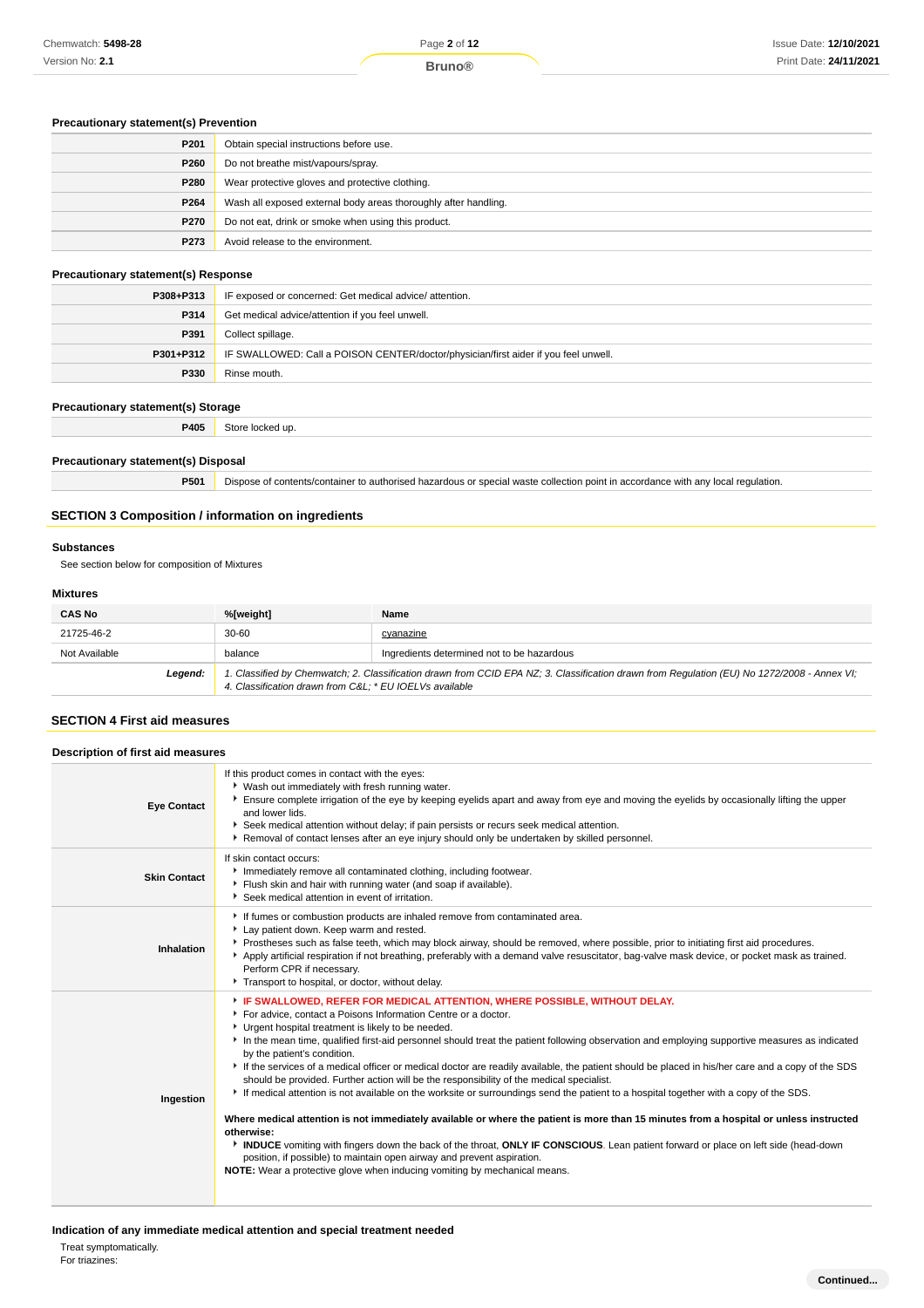| Chemwatch: 5498-28 | Page 3 of 12              | Issue Date: 12/10/2021 |
|--------------------|---------------------------|------------------------|
| Version No: 2.1    | $\mathsf{IIno}\mathsf{R}$ | Print Date: 24/11/2021 |

#### Clinical effects:

Nausea, vomiting, diarrhoea, abdominal pain and a burning sensation in the mouth.However, due to the lack of clinical data serious effects cannot be excluded from large dose deliberate ingestions.

In the case of products with organic solvents, aspiration can develop. Ataxia, anorexia, dyspnoea and muscle spasms have all been reported in animal studies but have not been seen in humans.

Management principles:

Ingestion:

In most cases there is probably no need for anything other than oral fluids and reassurance. If a very large amount has been ingested then consider: adult: gastric lavage (with a cuffed endotracheal tube if an organic solvent is involved) followed by 50 g activated charcoal, child: 1 g/kg activated charcoal.

Do not induce vomiting if product contains an organic solvent.

Observe the patient if a large dose has been ingested.

Symptomatic and supportive care.

Inhalation:

**Remove to fresh air. Give oxygen if necessary.** 

Bronchodilators may be given if indicated. Otherwise treat for the particular solvent involved.

Wash with copious amounts of water and prevent drying/cracking (due to solvent) with an emollient

Eye:

Skin:

Irrigate for 15 to 20 minutes with running water or saline.

 $\blacktriangleright$  Refer to an ophthalmologist.

IPCS InChem Series

# **SECTION 5 Firefighting measures**

### **Extinguishing media**

#### Foam.

- **Dry chemical powder.**
- **BCF** (where regulations permit).
- Carbon dioxide.

Water spray or fog - Large fires only.

#### **Special hazards arising from the substrate or mixture**

| Avoid contamination with oxidising agents i.e. nitrates, oxidising acids, chlorine bleaches, pool chlorine etc. as ignition may result<br>Fire Incompatibility |  |
|----------------------------------------------------------------------------------------------------------------------------------------------------------------|--|
|----------------------------------------------------------------------------------------------------------------------------------------------------------------|--|

| <b>Advice for firefighters</b> |                                                                                                                                                                                                                                                                                                                                                                                                                                                                                                                                             |
|--------------------------------|---------------------------------------------------------------------------------------------------------------------------------------------------------------------------------------------------------------------------------------------------------------------------------------------------------------------------------------------------------------------------------------------------------------------------------------------------------------------------------------------------------------------------------------------|
| <b>Fire Fighting</b>           | Alert Fire Brigade and tell them location and nature of hazard.<br>► Wear full body protective clothing with breathing apparatus.<br>Prevent, by any means available, spillage from entering drains or water course.<br>▶ Use water delivered as a fine spray to control fire and cool adjacent area.<br>Avoid spraying water onto liquid pools.<br>DO NOT approach containers suspected to be hot.<br>▶ Cool fire exposed containers with water spray from a protected location.<br>If safe to do so, remove containers from path of fire. |
| <b>Fire/Explosion Hazard</b>   | Combustible.<br>Slight fire hazard when exposed to heat or flame.<br>Heating may cause expansion or decomposition leading to violent rupture of containers.<br>• On combustion, may emit toxic fumes of carbon monoxide (CO).<br>May emit acrid smoke.<br>Mists containing combustible materials may be explosive.<br>Combustion products include:<br>carbon dioxide (CO2)<br>hydrogen chloride<br>phosgene<br>nitrogen oxides (NOx)<br>other pyrolysis products typical of burning organic material.                                       |

### **SECTION 6 Accidental release measures**

### **Personal precautions, protective equipment and emergency procedures**

See section 8

**Environmental precautions**

See section 12

#### **Methods and material for containment and cleaning up**

| <b>Minor Spills</b> | Environmental hazard - contain spillage.<br>Clean up all spills immediately.<br>Avoid breathing vapours and contact with skin and eyes.<br>Control personal contact with the substance, by using protective equipment.<br>Contain and absorb spill with sand, earth, inert material or vermiculite.<br>▶ Wipe up.<br>• Place in a suitable, labelled container for waste disposal.                                            |           |
|---------------------|-------------------------------------------------------------------------------------------------------------------------------------------------------------------------------------------------------------------------------------------------------------------------------------------------------------------------------------------------------------------------------------------------------------------------------|-----------|
| <b>Major Spills</b> | Environmental hazard - contain spillage.<br>Moderate hazard.<br>Clear area of personnel and move upwind.<br>Alert Fire Brigade and tell them location and nature of hazard.<br>▶ Wear breathing apparatus plus protective gloves.<br>Prevent, by any means available, spillage from entering drains or water course.<br>No smoking, naked lights or ignition sources.<br>Increase ventilation.<br>Stop leak if safe to do so. |           |
|                     |                                                                                                                                                                                                                                                                                                                                                                                                                               | Continued |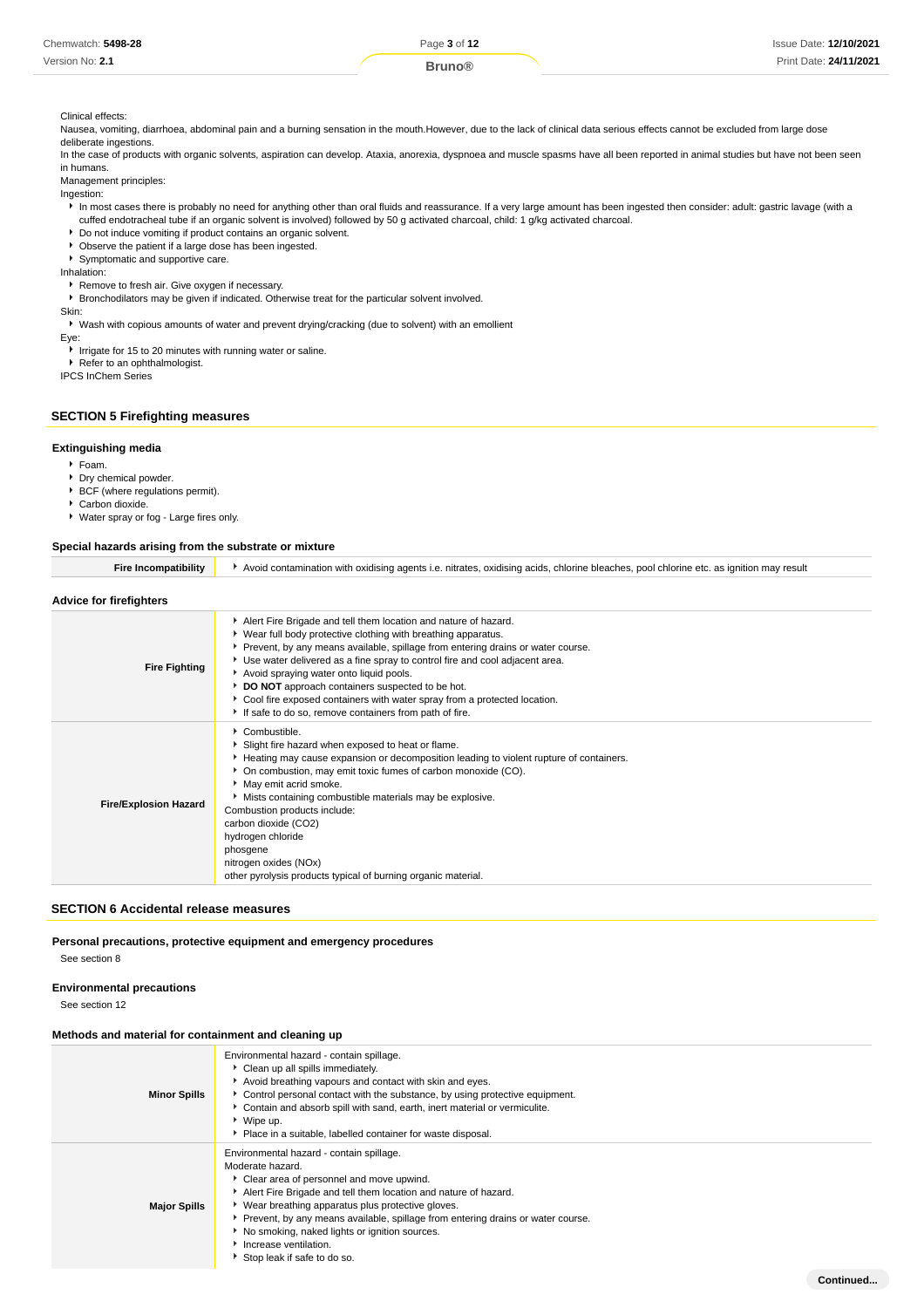|  |  |  |  |  |  |  | Contain spill with sand, earth or vermiculite. |
|--|--|--|--|--|--|--|------------------------------------------------|
|--|--|--|--|--|--|--|------------------------------------------------|

Collect recoverable product into labelled containers for recycling.

- Absorb remaining product with sand, earth or vermiculite.
- Collect solid residues and seal in labelled drums for disposal.
- Wash area and prevent runoff into drains.
- If contamination of drains or waterways occurs, advise emergency services.

Personal Protective Equipment advice is contained in Section 8 of the SDS.

# **SECTION 7 Handling and storage**

| Precautions for safe handling |                                                                                                                                                                                                                                                                                                                                                                                                                                                                                                                                                                                                                                                                                                                                                                                                                                                                                    |
|-------------------------------|------------------------------------------------------------------------------------------------------------------------------------------------------------------------------------------------------------------------------------------------------------------------------------------------------------------------------------------------------------------------------------------------------------------------------------------------------------------------------------------------------------------------------------------------------------------------------------------------------------------------------------------------------------------------------------------------------------------------------------------------------------------------------------------------------------------------------------------------------------------------------------|
| Safe handling                 | Avoid all personal contact, including inhalation.<br>▶ Wear protective clothing when risk of exposure occurs.<br>Use in a well-ventilated area.<br>Prevent concentration in hollows and sumps.<br>DO NOT enter confined spaces until atmosphere has been checked.<br>Avoid smoking, naked lights or ignition sources.<br>Avoid contact with incompatible materials.<br>▶ When handling, DO NOT eat, drink or smoke.<br>Keep containers securely sealed when not in use.<br>Avoid physical damage to containers.<br>Always wash hands with soap and water after handling.<br>• Work clothes should be laundered separately.<br>Use good occupational work practice.<br>▶ Observe manufacturer's storage and handling recommendations contained within this SDS.<br>Atmosphere should be regularly checked against established exposure standards to ensure safe working conditions. |
| Other information             | Store in original containers.<br>Keep containers securely sealed.<br>No smoking, naked lights or ignition sources.<br>Store in a cool, dry, well-ventilated area.<br>Store away from incompatible materials and foodstuff containers.<br>▶ Protect containers against physical damage and check regularly for leaks.<br>▶ Observe manufacturer's storage and handling recommendations contained within this SDS.                                                                                                                                                                                                                                                                                                                                                                                                                                                                   |

#### **Conditions for safe storage, including any incompatibilities**

| Suitable container<br>Storage incompatibility | HDPE Jerry can.<br>• Polyethylene or polypropylene container.<br>Packing as recommended by manufacturer.<br>• Check all containers are clearly labelled and free from leaks.<br>Avoid strong acids, acid chlorides, acid anhydrides and chloroformates. |  |  |                                                                         |  |
|-----------------------------------------------|---------------------------------------------------------------------------------------------------------------------------------------------------------------------------------------------------------------------------------------------------------|--|--|-------------------------------------------------------------------------|--|
|                                               |                                                                                                                                                                                                                                                         |  |  | Avoid reaction with oxidising agents, bases and strong reducing agents. |  |
|                                               |                                                                                                                                                                                                                                                         |  |  |                                                                         |  |



**X** — Must not be stored together

**0** — May be stored together with specific preventions

**+** — May be stored together

Note: Depending on other risk factors, compatibility assessment based on the table above may not be relevant to storage situations, particularly where large volumes of dangerous goods are stored and handled. Reference should be made to the Safety Data Sheets for each substance or article and risks assessed accordingly.

### **SECTION 8 Exposure controls / personal protection**

#### **Control parameters**

| <b>Occupational Exposure Limits (OEL)</b> |  |  |  |
|-------------------------------------------|--|--|--|
|-------------------------------------------|--|--|--|

**Appropriate engineering**

**controls**

#### **INGREDIENT DATA** ī

Not Available

### **Emergency Limits**

| Ingredient    | TEEL-1        | TEEL-2        |                     | TEEL-3        |
|---------------|---------------|---------------|---------------------|---------------|
| <b>Bruno®</b> | Not Available | Not Available |                     | Not Available |
| Ingredient    | Original IDLH |               | <b>Revised IDLH</b> |               |
| cyanazine     | Not Available |               | Not Available       |               |

#### I **MATERIAL DATA**

Engineering controls are used to remove a hazard or place a barrier between the worker and the hazard. Well-designed engineering controls can be highly effective in protecting workers and will typically be independent of worker interactions to provide this high level of protection. The basic types of engineering controls are:

Process controls which involve changing the way a job activity or process is done to reduce the risk.

Enclosure and/or isolation of emission source which keeps a selected hazard "physically" away from the worker and ventilation that strategically "adds" and "removes" air in the work environment. Ventilation can remove or dilute an air contaminant if designed properly. The design of a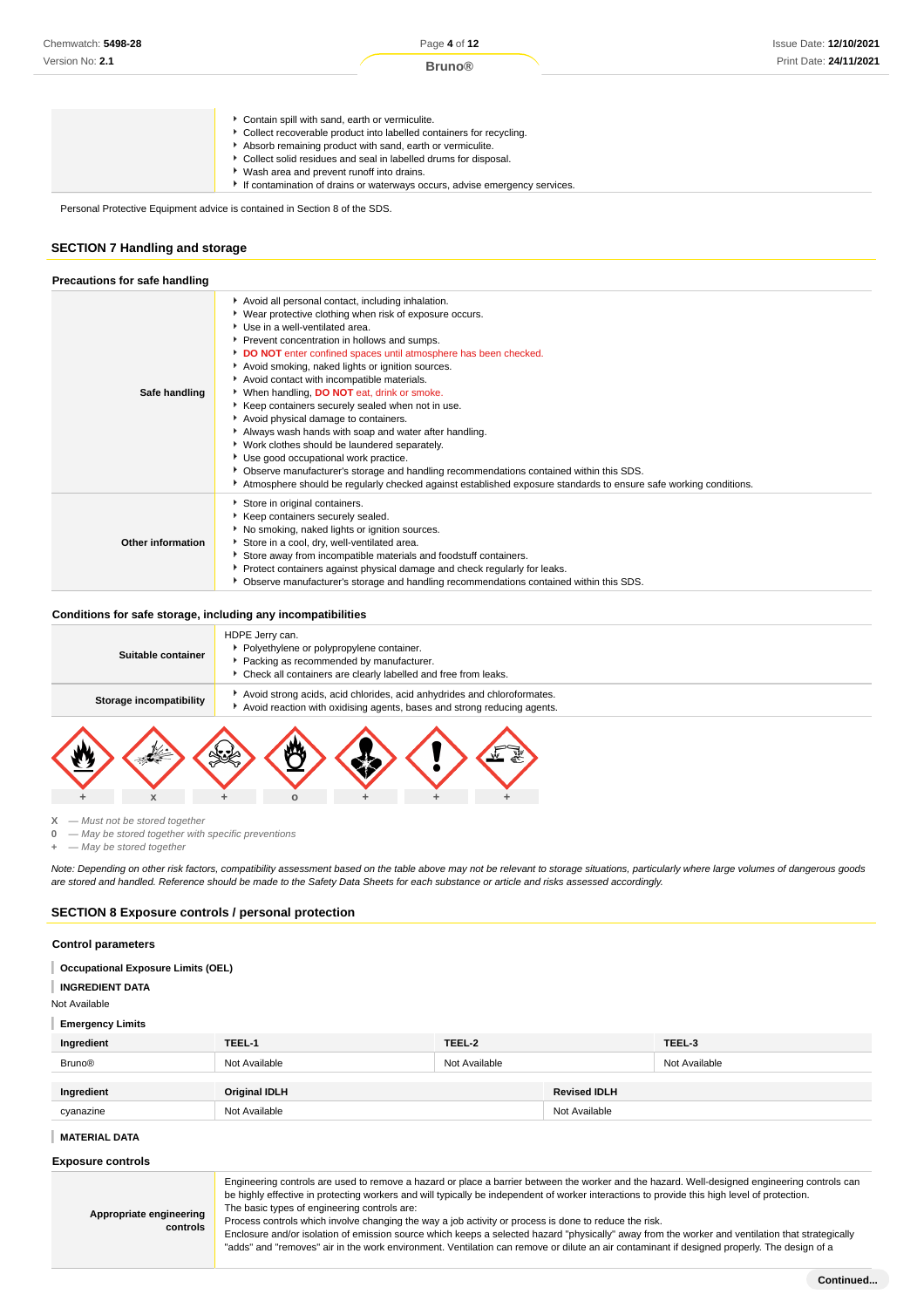ventilation system must match the particular process and chemical or contaminant in use. Employers may need to use multiple types of controls to prevent employee overexposure.

Local exhaust ventilation usually required. If risk of overexposure exists, wear approved respirator. Correct fit is essential to obtain adequate protection. Supplied-air type respirator may be required in special circumstances. Correct fit is essential to ensure adequate protection. An approved self contained breathing apparatus (SCBA) may be required in some situations.

Provide adequate ventilation in warehouse or closed storage area. Air contaminants generated in the workplace possess varying "escape" velocities which, in turn, determine the "capture velocities" of fresh circulating air required to effectively remove the contaminant.

| Type of Contaminant:                                                                                                    | Air Speed:                          |
|-------------------------------------------------------------------------------------------------------------------------|-------------------------------------|
| solvent, vapours, degreasing etc., evaporating from tank (in still air).                                                | $0.25 - 0.5$ m/s<br>(50-100 f/min.) |
| aerosols, fumes from pouring operations, intermittent container filling, low speed conveyer transfers, welding, spray   | 0.5-1 m/s (100-200                  |
| drift, plating acid fumes, pickling (released at low velocity into zone of active generation)                           | $f/min.$ )                          |
| direct spray, spray painting in shallow booths, drum filling, conveyer loading, crusher dusts, gas discharge (active    | 1-2.5 m/s (200-500                  |
| generation into zone of rapid air motion)                                                                               | $f/min.$ )                          |
| grinding, abrasive blasting, tumbling, high speed wheel generated dusts (released at high initial velocity into zone of | $2.5 - 10$ m/s                      |
| very high rapid air motion).                                                                                            | (500-2000 f/min.)                   |
| Within coop ropes the oppropriate volus depends on:                                                                     |                                     |

Within each range the appropriate value depends on:

| Lower end of the range                                     | Upper end of the range           |
|------------------------------------------------------------|----------------------------------|
| 1: Room air currents minimal or favourable to capture      | 1: Disturbing room air currents  |
| 2: Contaminants of low toxicity or of nuisance value only. | 2: Contaminants of high toxicity |
| 3: Intermittent, low production.                           | 3: High production, heavy use    |
| 4: Large hood or large air mass in motion                  | 4: Small hood-local control only |

Simple theory shows that air velocity falls rapidly with distance away from the opening of a simple extraction pipe. Velocity generally decreases with the square of distance from the extraction point (in simple cases). Therefore the air speed at the extraction point should be adjusted, accordingly, after reference to distance from the contaminating source. The air velocity at the extraction fan, for example, should be a minimum of 1-2 m/s (200-400 f/min) for extraction of solvents generated in a tank 2 meters distant from the extraction point. Other mechanical considerations, producing performance deficits within the extraction apparatus, make it essential that theoretical air velocities are multiplied by factors of 10 or more when extraction systems are installed or used.

| <b>Personal protection</b> |                                                                                                                                                                                                                                                                                                                                                                                                                                                                                                                                                                                                                                                                                                                                                                                                                                                                                                                                                                                                                                                                                                                                                                                                                                                                                                                                                                                                                                                                                                                                                                                                                                                                                                                                                                                                                                                                                                                                                                                                                                                                                                                                                                                                                                                                                                                                                                                                                                                                                                                                                                                                                                                                                                                                                                                                                                                                                                                                                                                                                                                                                                                                                                                                                               |
|----------------------------|-------------------------------------------------------------------------------------------------------------------------------------------------------------------------------------------------------------------------------------------------------------------------------------------------------------------------------------------------------------------------------------------------------------------------------------------------------------------------------------------------------------------------------------------------------------------------------------------------------------------------------------------------------------------------------------------------------------------------------------------------------------------------------------------------------------------------------------------------------------------------------------------------------------------------------------------------------------------------------------------------------------------------------------------------------------------------------------------------------------------------------------------------------------------------------------------------------------------------------------------------------------------------------------------------------------------------------------------------------------------------------------------------------------------------------------------------------------------------------------------------------------------------------------------------------------------------------------------------------------------------------------------------------------------------------------------------------------------------------------------------------------------------------------------------------------------------------------------------------------------------------------------------------------------------------------------------------------------------------------------------------------------------------------------------------------------------------------------------------------------------------------------------------------------------------------------------------------------------------------------------------------------------------------------------------------------------------------------------------------------------------------------------------------------------------------------------------------------------------------------------------------------------------------------------------------------------------------------------------------------------------------------------------------------------------------------------------------------------------------------------------------------------------------------------------------------------------------------------------------------------------------------------------------------------------------------------------------------------------------------------------------------------------------------------------------------------------------------------------------------------------------------------------------------------------------------------------------------------------|
| Eye and face protection    | Safety glasses with side shields.<br>Chemical goggles.<br>▶ Contact lenses may pose a special hazard; soft contact lenses may absorb and concentrate irritants. A written policy document, describing<br>the wearing of lenses or restrictions on use, should be created for each workplace or task. This should include a review of lens absorption<br>and adsorption for the class of chemicals in use and an account of injury experience. Medical and first-aid personnel should be trained in<br>their removal and suitable equipment should be readily available. In the event of chemical exposure, begin eye irrigation immediately and<br>remove contact lens as soon as practicable. Lens should be removed at the first signs of eye redness or irritation - lens should be removed in<br>a clean environment only after workers have washed hands thoroughly. [CDC NIOSH Current Intelligence Bulletin 59], [AS/NZS 1336 or<br>national equivalent]                                                                                                                                                                                                                                                                                                                                                                                                                                                                                                                                                                                                                                                                                                                                                                                                                                                                                                                                                                                                                                                                                                                                                                                                                                                                                                                                                                                                                                                                                                                                                                                                                                                                                                                                                                                                                                                                                                                                                                                                                                                                                                                                                                                                                                                               |
| <b>Skin protection</b>     | See Hand protection below                                                                                                                                                                                                                                                                                                                                                                                                                                                                                                                                                                                                                                                                                                                                                                                                                                                                                                                                                                                                                                                                                                                                                                                                                                                                                                                                                                                                                                                                                                                                                                                                                                                                                                                                                                                                                                                                                                                                                                                                                                                                                                                                                                                                                                                                                                                                                                                                                                                                                                                                                                                                                                                                                                                                                                                                                                                                                                                                                                                                                                                                                                                                                                                                     |
| Hands/feet protection      | ▶ Wear chemical protective gloves, e.g. PVC.<br>▶ Wear safety footwear or safety gumboots, e.g. Rubber<br>The selection of suitable gloves does not only depend on the material, but also on further marks of quality which vary from manufacturer to<br>manufacturer. Where the chemical is a preparation of several substances, the resistance of the glove material can not be calculated in advance<br>and has therefore to be checked prior to the application.<br>The exact break through time for substances has to be obtained from the manufacturer of the protective gloves and has to be observed when<br>making a final choice.<br>Personal hygiene is a key element of effective hand care. Gloves must only be worn on clean hands. After using gloves, hands should be<br>washed and dried thoroughly. Application of a non-perfumed moisturiser is recommended.<br>Suitability and durability of glove type is dependent on usage. Important factors in the selection of gloves include:<br>frequency and duration of contact,<br>٠<br>chemical resistance of glove material,<br>٠<br>glove thickness and<br>$\cdot$<br>dexterity<br>$\cdot$<br>Select gloves tested to a relevant standard (e.g. Europe EN 374, US F739, AS/NZS 2161.1 or national equivalent).<br>When prolonged or frequently repeated contact may occur, a glove with a protection class of 5 or higher (breakthrough time greater than<br>240 minutes according to EN 374, AS/NZS 2161.10.1 or national equivalent) is recommended.<br>When only brief contact is expected, a glove with a protection class of 3 or higher (breakthrough time greater than 60 minutes according to<br>EN 374, AS/NZS 2161.10.1 or national equivalent) is recommended.<br>Some glove polymer types are less affected by movement and this should be taken into account when considering gloves for long-term<br>$\cdot$<br>use.<br>Contaminated gloves should be replaced.<br>As defined in ASTM F-739-96 in any application, gloves are rated as:<br>Excellent when breakthrough time > 480 min<br>٠<br>Good when breakthrough time > 20 min<br>Fair when breakthrough time < 20 min<br>Poor when glove material degrades<br>For general applications, gloves with a thickness typically greater than 0.35 mm, are recommended.<br>It should be emphasised that glove thickness is not necessarily a good predictor of glove resistance to a specific chemical, as the permeation<br>efficiency of the glove will be dependent on the exact composition of the glove material. Therefore, glove selection should also be based on<br>consideration of the task requirements and knowledge of breakthrough times.<br>Glove thickness may also vary depending on the glove manufacturer, the glove type and the glove model. Therefore, the manufacturers'<br>technical data should always be taken into account to ensure selection of the most appropriate glove for the task.<br>Note: Depending on the activity being conducted, gloves of varying thickness may be required for specific tasks. For example:<br>Thinner gloves (down to 0.1 mm or less) may be required where a high degree of manual dexterity is needed. However, these gloves are |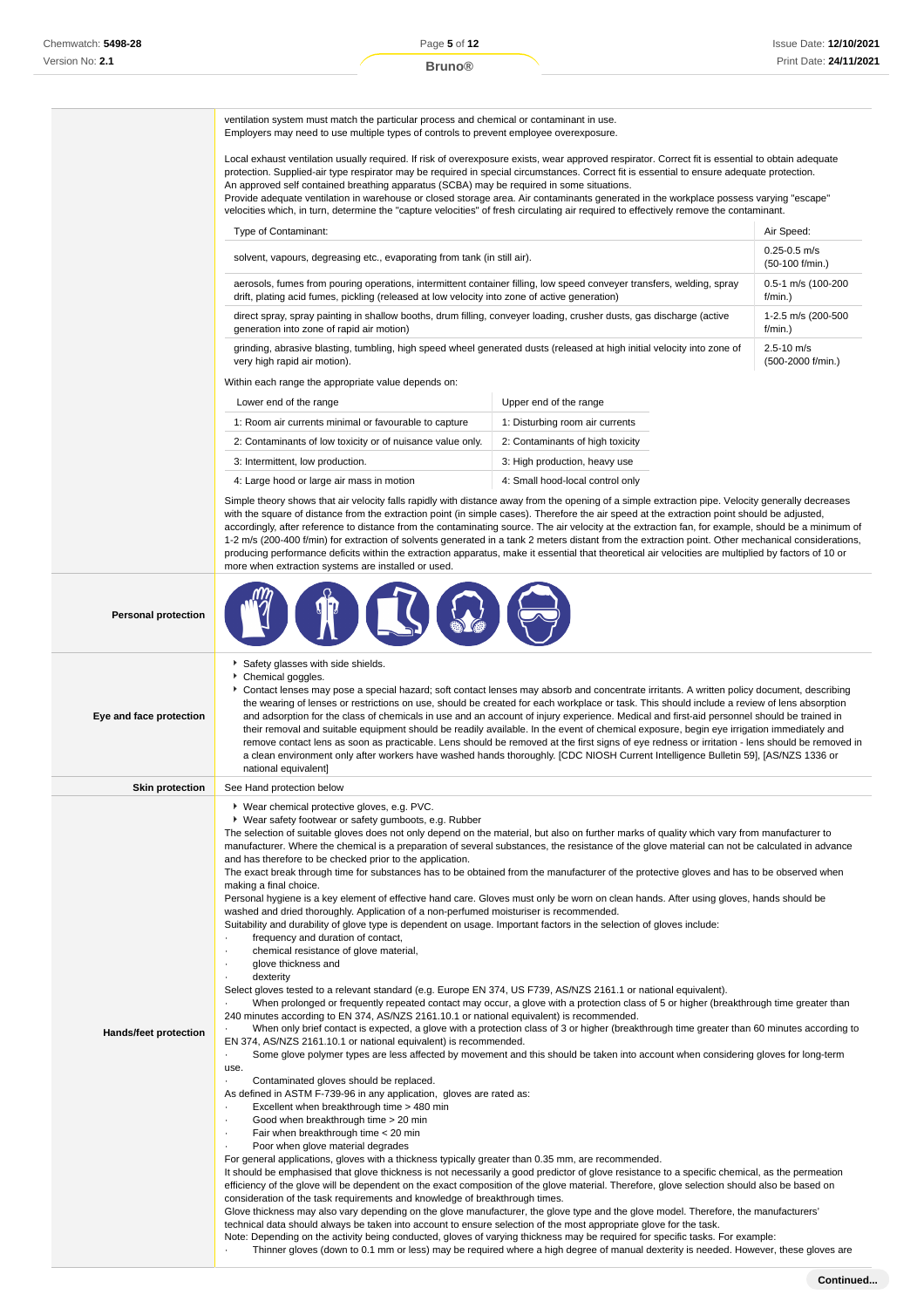|                        | only likely to give short duration protection and would normally be just for single use applications, then disposed of.<br>Thicker gloves (up to 3 mm or more) may be required where there is a mechanical (as well as a chemical) risk i.e. where there is abrasion<br>٠<br>or puncture potential<br>Gloves must only be worn on clean hands. After using gloves, hands should be washed and dried thoroughly. Application of a non-perfumed<br>moisturiser is recommended. |
|------------------------|------------------------------------------------------------------------------------------------------------------------------------------------------------------------------------------------------------------------------------------------------------------------------------------------------------------------------------------------------------------------------------------------------------------------------------------------------------------------------|
| <b>Body protection</b> | See Other protection below                                                                                                                                                                                                                                                                                                                                                                                                                                                   |
| Other protection       | • Overalls.<br>P.V.C apron.<br>Barrier cream.<br>Skin cleansing cream.<br>Eye wash unit.                                                                                                                                                                                                                                                                                                                                                                                     |

### **Respiratory protection**

Type A Filter of sufficient capacity. (AS/NZS 1716 & 1715, EN 143:2000 & 149:2001, ANSI Z88 or national equivalent)

Selection of the Class and Type of respirator will depend upon the level of breathing zone contaminant and the chemical nature of the contaminant. Protection Factors (defined as the ratio of contaminant outside and inside the mask) may also be important.

| Required minimum protection factor | Maximum gas/vapour concentration present in air p.p.m. (by volume) | <b>Half-face Respirator</b> | <b>Full-Face Respirator</b> |
|------------------------------------|--------------------------------------------------------------------|-----------------------------|-----------------------------|
| up to 10                           | 1000                                                               | A-AUS / Class1              |                             |
| up to 50                           | 1000                                                               |                             | A-AUS / Class 1             |
| up to 50                           | 5000                                                               | Airline <sup>*</sup>        |                             |
| up to 100                          | 5000                                                               |                             | $A-2$                       |
| up to 100                          | 10000                                                              |                             | $A-3$                       |
| $100+$                             |                                                                    |                             | Airline**                   |

\* - Continuous Flow \*\* - Continuous-flow or positive pressure demand

A(All classes) = Organic vapours, B AUS or B1 = Acid gasses, B2 = Acid gas or hydrogen cyanide(HCN), B3 = Acid gas or hydrogen cyanide(HCN), E = Sulfur dioxide(SO2), G = Agricultural chemicals, K = Ammonia(NH3), Hg = Mercury, NO = Oxides of nitrogen, MB = Methyl bromide, AX = Low boiling point organic compounds(below 65 degC)

Cartridge respirators should never be used for emergency ingress or in areas of unknown vapour concentrations or oxygen content.

The wearer must be warned to leave the contaminated area immediately on detecting any odours through the respirator. The odour may indicate that the mask is not functioning properly, that the vapour concentration is too high, or that the mask is not properly fitted. Because of these limitations, only restricted use of cartridge respirators is considered appropriate.

Cartridge performance is affected by humidity. Cartridges should be changed after 2 hr of continuous use unless it is determined that the humidity is less than 75%, in which case, cartridges can be used for 4 hr. Used cartridges should be discarded daily, regardless of the length of time used

# **SECTION 9 Physical and chemical properties**

#### **Information on basic physical and chemical properties**

| Appearance                                      | White liquid; dispersible in water. |                                            |                |
|-------------------------------------------------|-------------------------------------|--------------------------------------------|----------------|
|                                                 |                                     |                                            |                |
| <b>Physical state</b>                           | Liquid                              | Relative density (Water = $1$ )            | 1.12           |
| Odour                                           | Not Available                       | Partition coefficient n-octanol<br>/ water | Not Available  |
| <b>Odour threshold</b>                          | Not Available                       | Auto-ignition temperature (°C)             | Not Available  |
| pH (as supplied)                                | 7                                   | Decomposition temperature                  | Not Available  |
| Melting point / freezing point<br>(°C)          | Not Available                       | Viscosity (cSt)                            | Not Available  |
| Initial boiling point and boiling<br>range (°C) | Not Available                       | Molecular weight (g/mol)                   | Not Applicable |
| Flash point (°C)                                | Not Available                       | <b>Taste</b>                               | Not Available  |
| <b>Evaporation rate</b>                         | Not Available                       | <b>Explosive properties</b>                | Not Available  |
| Flammability                                    | Not Available                       | <b>Oxidising properties</b>                | Not Available  |
| Upper Explosive Limit (%)                       | Not Available                       | Surface Tension (dyn/cm or<br>$mN/m$ )     | Not Available  |
| Lower Explosive Limit (%)                       | Not Available                       | <b>Volatile Component (%vol)</b>           | Not Available  |
| Vapour pressure (kPa)                           | Not Available                       | Gas group                                  | Not Available  |
| Solubility in water                             | <b>Dispersible</b>                  | pH as a solution (%)                       | Not Available  |
| Vapour density $(Air = 1)$                      | Not Available                       | VOC g/L                                    | Not Available  |

### **SECTION 10 Stability and reactivity**

| Reactivity                            | See section 7                                                                                                                        |
|---------------------------------------|--------------------------------------------------------------------------------------------------------------------------------------|
| <b>Chemical stability</b>             | • Unstable in the presence of incompatible materials.<br>▶ Product is considered stable.<br>Hazardous polymerisation will not occur. |
| Possibility of hazardous<br>reactions | See section 7                                                                                                                        |
| <b>Conditions to avoid</b>            | See section 7                                                                                                                        |
| Incompatible materials                | See section 7                                                                                                                        |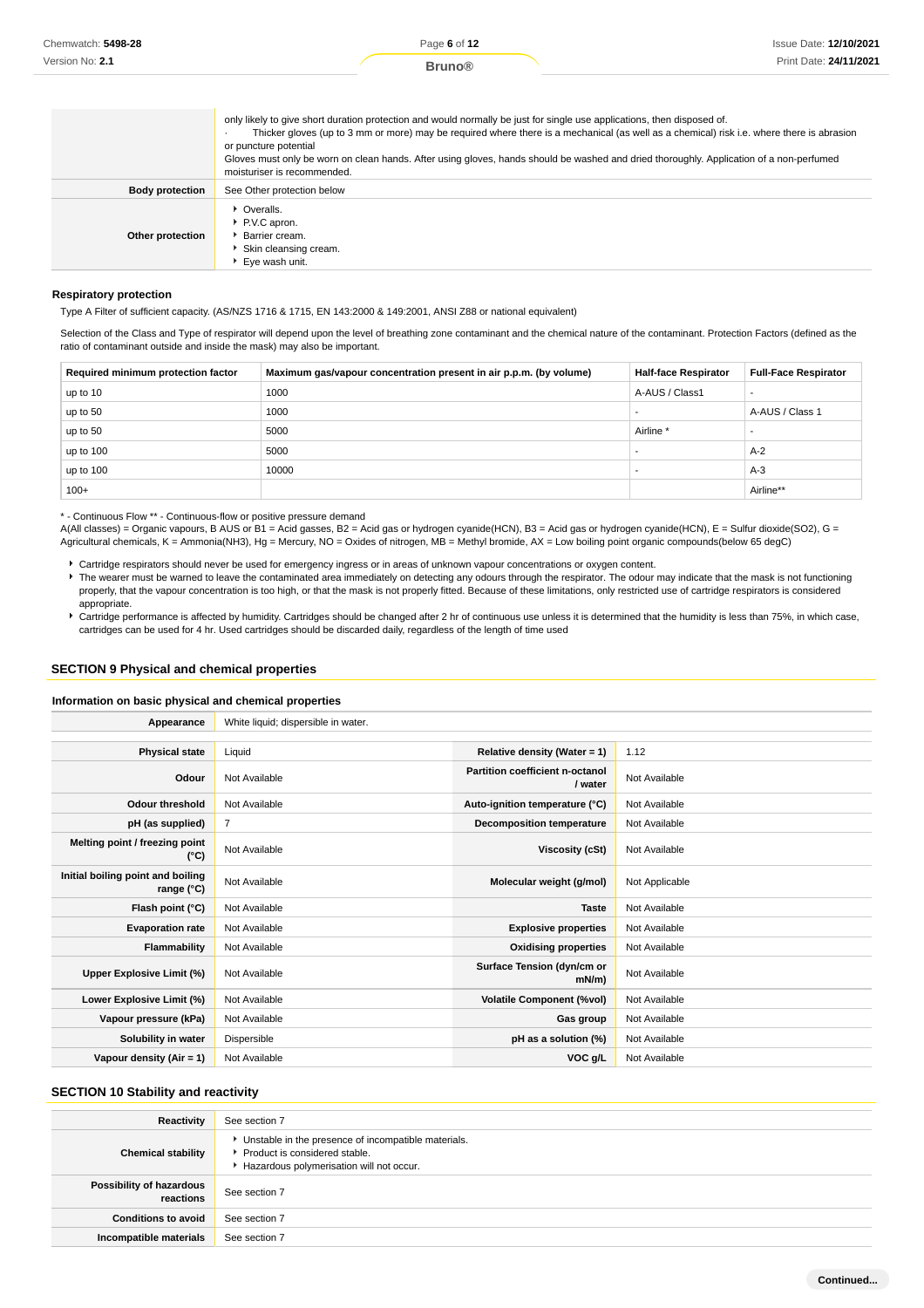Page **7** of **12**

**Bruno®**

**Hazardous decomposition**<br> **products** See section 5

# **SECTION 11 Toxicological information**

| Information on toxicological effects |                                                                                                                                                                                                                                                                                                                                                                                                                                                                                                                                                                                                                                                                                                                                                                                                                                                                                                                                                                                                                                                                                                                                                                                                                                                                                                                                                                                                                                                                                                                                                                                                                                                                                                                                                                                                                                                                                                                                                                                                                                                                                                                                                                                                                                                                                                                                                                                                                                                                                                                                                                                                                                                                                                                                                                                                                                                                                                                                                                                                                                                                                                                                                                                                                                                                                                                                                                                                                                                                                                                                                                                                                                                                                                                                                                                                                                                                                                                                                                                                                                                                                                                                                                                                                                                                                                                                                                                                                                                                                                                                                                                                                                                                                                                                                                                                                                                                                                                                                                                                                                                                                                                                                                                                                                                                                                                                                                                                                                                                                                                                                                                                                                                                                                                                                                                                                                             |  |
|--------------------------------------|---------------------------------------------------------------------------------------------------------------------------------------------------------------------------------------------------------------------------------------------------------------------------------------------------------------------------------------------------------------------------------------------------------------------------------------------------------------------------------------------------------------------------------------------------------------------------------------------------------------------------------------------------------------------------------------------------------------------------------------------------------------------------------------------------------------------------------------------------------------------------------------------------------------------------------------------------------------------------------------------------------------------------------------------------------------------------------------------------------------------------------------------------------------------------------------------------------------------------------------------------------------------------------------------------------------------------------------------------------------------------------------------------------------------------------------------------------------------------------------------------------------------------------------------------------------------------------------------------------------------------------------------------------------------------------------------------------------------------------------------------------------------------------------------------------------------------------------------------------------------------------------------------------------------------------------------------------------------------------------------------------------------------------------------------------------------------------------------------------------------------------------------------------------------------------------------------------------------------------------------------------------------------------------------------------------------------------------------------------------------------------------------------------------------------------------------------------------------------------------------------------------------------------------------------------------------------------------------------------------------------------------------------------------------------------------------------------------------------------------------------------------------------------------------------------------------------------------------------------------------------------------------------------------------------------------------------------------------------------------------------------------------------------------------------------------------------------------------------------------------------------------------------------------------------------------------------------------------------------------------------------------------------------------------------------------------------------------------------------------------------------------------------------------------------------------------------------------------------------------------------------------------------------------------------------------------------------------------------------------------------------------------------------------------------------------------------------------------------------------------------------------------------------------------------------------------------------------------------------------------------------------------------------------------------------------------------------------------------------------------------------------------------------------------------------------------------------------------------------------------------------------------------------------------------------------------------------------------------------------------------------------------------------------------------------------------------------------------------------------------------------------------------------------------------------------------------------------------------------------------------------------------------------------------------------------------------------------------------------------------------------------------------------------------------------------------------------------------------------------------------------------------------------------------------------------------------------------------------------------------------------------------------------------------------------------------------------------------------------------------------------------------------------------------------------------------------------------------------------------------------------------------------------------------------------------------------------------------------------------------------------------------------------------------------------------------------------------------------------------------------------------------------------------------------------------------------------------------------------------------------------------------------------------------------------------------------------------------------------------------------------------------------------------------------------------------------------------------------------------------------------------------------------------------------------------------------------------------|--|
| Inhaled                              | Strong evidence exists that exposure to the material may produce very serious irreversible damage (other than carcinogenesis, mutagenesis and<br>teratogenesis) following a single exposure by inhalation.<br>The material is not thought to produce respiratory irritation (as classified by EC Directives using animal models). Nevertheless inhalation of<br>vapours, fumes or aerosols, especially for prolonged periods, may produce respiratory discomfort and occasionally, distress.<br>Inhalation of vapours or aerosols (mists, fumes), generated by the material during the course of normal handling, may be damaging to the health<br>of the individual.                                                                                                                                                                                                                                                                                                                                                                                                                                                                                                                                                                                                                                                                                                                                                                                                                                                                                                                                                                                                                                                                                                                                                                                                                                                                                                                                                                                                                                                                                                                                                                                                                                                                                                                                                                                                                                                                                                                                                                                                                                                                                                                                                                                                                                                                                                                                                                                                                                                                                                                                                                                                                                                                                                                                                                                                                                                                                                                                                                                                                                                                                                                                                                                                                                                                                                                                                                                                                                                                                                                                                                                                                                                                                                                                                                                                                                                                                                                                                                                                                                                                                                                                                                                                                                                                                                                                                                                                                                                                                                                                                                                                                                                                                                                                                                                                                                                                                                                                                                                                                                                                                                                                                                       |  |
| Ingestion                            | Strong evidence exists that exposure to the material may produce very serious irreversible damage (other than carcinogenesis, mutagenesis and<br>teratogenesis) following a single exposure by swallowing.<br>Many nitriles produce similar symptoms to those produced by hydrogen cyanide but the onset of these symptoms is related to the ease with<br>which cyanide is metabolically released from the substance. Frequently they produce primary eye and skin irritation and are absorbed rapidly and<br>completely through intact skin. The toxicity of individual nitriles is sufficiently different to discourage use of the term "organic nitriles".<br>Exposure to some nitriles may increase salivation, flushing of the face, irritation of the eyes and respiratory tract, shallow respiration, nausea,<br>vomiting, weakness, headache and diarrhoea. Jaundice, anaemia and leukocytosis have been reported in certain case<br>Short-term administration of derivatives of s-triazines cause structural damage to the liver of test animals. The significance of these results (if<br>any) for human exposure cannot, as yet, be determined. [Foltinova etal - Folia Histochemica 1971]. The s-triazines appear to act at the level of<br>carbohydrate metabolism. The chlorinated, methoxy and methylthio derivatives inhibit starch accumulation by blocking sugar production. The<br>s-triazines also cause the disappearance of sucrose and glyceric acid with the formation of aspartic and malic acids.<br>Accidental ingestion of the material may be harmful; animal experiments indicate that ingestion of less than 150 gram may be fatal or may<br>produce serious damage to the health of the individual.                                                                                                                                                                                                                                                                                                                                                                                                                                                                                                                                                                                                                                                                                                                                                                                                                                                                                                                                                                                                                                                                                                                                                                                                                                                                                                                                                                                                                                                                                                                                                                                                                                                                                                                                                                                                                                                                                                                                                                                                                                                                                                                                                                                                                                                                                                                                                                                                                                                                                                                                                                                                                                                                                                                                                                                                                                                                                                                                                                                                                                                                                                                                                                                                                                                                                                                                                                                                                                                                                                                                                                                                                                                                                                                                                                                                                                                                                                                                                                                                                                                                                                         |  |
| <b>Skin Contact</b>                  | Strong evidence exists that exposure to the material may produce very serious irreversible damage (other than carcinogenesis, mutagenesis and<br>teratogenesis) following a single exposure by skin contact.<br>Open cuts, abraded or irritated skin should not be exposed to this material<br>Entry into the blood-stream through, for example, cuts, abrasions, puncture wounds or lesions, may produce systemic injury with harmful effects.<br>Examine the skin prior to the use of the material and ensure that any external damage is suitably protected.<br>Skin contact with the material may be harmful; systemic effects may result following absorption.                                                                                                                                                                                                                                                                                                                                                                                                                                                                                                                                                                                                                                                                                                                                                                                                                                                                                                                                                                                                                                                                                                                                                                                                                                                                                                                                                                                                                                                                                                                                                                                                                                                                                                                                                                                                                                                                                                                                                                                                                                                                                                                                                                                                                                                                                                                                                                                                                                                                                                                                                                                                                                                                                                                                                                                                                                                                                                                                                                                                                                                                                                                                                                                                                                                                                                                                                                                                                                                                                                                                                                                                                                                                                                                                                                                                                                                                                                                                                                                                                                                                                                                                                                                                                                                                                                                                                                                                                                                                                                                                                                                                                                                                                                                                                                                                                                                                                                                                                                                                                                                                                                                                                                         |  |
| Eye                                  | Evidence exists, or practical experience predicts, that the material may cause eye irritation in a substantial number of individuals and/or may<br>produce significant ocular lesions which are present twenty-four hours or more after instillation into the eye(s) of experimental animals.<br>Repeated or prolonged eye contact may cause inflammation characterised by temporary redness (similar to windburn) of the conjunctiva<br>(conjunctivitis); temporary impairment of vision and/or other transient eye damage/ulceration may occur.                                                                                                                                                                                                                                                                                                                                                                                                                                                                                                                                                                                                                                                                                                                                                                                                                                                                                                                                                                                                                                                                                                                                                                                                                                                                                                                                                                                                                                                                                                                                                                                                                                                                                                                                                                                                                                                                                                                                                                                                                                                                                                                                                                                                                                                                                                                                                                                                                                                                                                                                                                                                                                                                                                                                                                                                                                                                                                                                                                                                                                                                                                                                                                                                                                                                                                                                                                                                                                                                                                                                                                                                                                                                                                                                                                                                                                                                                                                                                                                                                                                                                                                                                                                                                                                                                                                                                                                                                                                                                                                                                                                                                                                                                                                                                                                                                                                                                                                                                                                                                                                                                                                                                                                                                                                                                           |  |
| Chronic                              | On the basis, primarily, of animal experiments, concern has been expressed that the material may produce carcinogenic or mutagenic effects; in<br>respect of the available information, however, there presently exists inadequate data for making a satisfactory assessment.<br>Toxic: danger of serious damage to health by prolonged exposure through inhalation, in contact with skin and if swallowed.<br>Serious damage (clear functional disturbance or morphological change which may have toxicological significance) is likely to be caused by<br>repeated or prolonged exposure. As a rule the material produces, or contains a substance which produces severe lesions. Such damage may<br>become apparent following direct application in subchronic (90 day) toxicity studies or following sub-acute (28 day) or chronic (two-year) toxicity<br>tests.<br>Exposure to the material may cause concerns for human fertility, generally on the basis that results in animal studies provide sufficient evidence<br>to cause a strong suspicion of impaired fertility in the absence of toxic effects, or evidence of impaired fertility occurring at around the same dose<br>levels as other toxic effects, but which are not a secondary non-specific consequence of other toxic effects.<br>Exposure to the material may cause concerns for humans owing to possible developmental toxic effects, generally on the basis that results in<br>appropriate animal studies provide strong suspicion of developmental toxicity in the absence of signs of marked maternal toxicity, or at around<br>the same dose levels as other toxic effects but which are not a secondary non-specific consequence of other toxic effects.<br>Limited evidence suggests that repeated or long-term occupational exposure may produce cumulative health effects involving organs or<br>biochemical systems.<br>Epidemiological studies have associated long-term exposures to triazine herbicides with increase risk of ovarian cancer in female farm workers in<br>Italy and of breast cancer in the general population of Kentucky in the United States. In experiments with female F344 rats, atrazine induced<br>tumours of the mammary gland and reproductive organs. Atrazine also caused lengthening of the oestrus cycle, a dose-dependent increase in<br>the plasma levels of 17beta-oestradiol and early onset of mammary and pituitary tumours in female Prague-Dawley rats.<br>Investigations into the mechanism of these apparent oestrogenic effects have not been able to demonstrate any consistent interactions with<br>triazine herbicides with the oestrogen receptor or effects on receptor-mediated responses. Atrazine, simazine and propazine have been shown to<br>induce aromatase activity in a human adrenocortical carcinoma cell line. This response was observed at concentrations in the submicromolar<br>range. Aromatase is a circulating enzyme which converts androstenedione (generated in the adrenals) to oestrone in peripheral tissues such as<br>adipose tissues. Oestrone subsequently undergoes conversion to oestradiol which binds to oestrogen receptors in many tissues with induction of<br>tumours. In addition, many human breast cancers contain aromatase. (Breast cancer therapies, based on aromatase inhibitors, are now<br>available.)<br>The effects of triazine herbicides and some of their metabolites on aromatase activity may provide a partial explanation for the observed increase<br>in plasma oestradiol in rats, together with the observed oestrogen-mediated toxicities in vivo. [1]<br>[1] Sanderson et al: Environmental Health Perspectives, 109, pp 1027-1031, 2001<br>Suggestive evidence between atrazine (or triazines) exposure and an increased risk of prostate cancer, breast cancer, and ovarian cancer have<br>been reported. Although these data provide a suspicion of carcinogenicity, the limited number of investigations and study limitations preclude<br>drawing conclusions regarding these cancer types.<br>The toxic properties of cyanide result from its ability to inhibit enzymes required for the respiration of cells within the body.<br>Chronic exposure to cyanides, at levels too low to produce clinical complaints, may cause dermatitis, itching, scarlet rash, perforation of nasal<br>septum, throat irritation, muscular cramps, weight loss and enlargement of the thyroid gland. Workers with pre-existing CNS, heart and lung<br>disorders are at significant risk.<br>A wide range of symptoms are thought to be caused by long-term, low-level (often less than 10 ppm) exposure to cyanides. Symptoms include<br>persistent runny nose, weakness, dizziness, giddiness, headache, nausea, vomiting, abdominal pain, throat irritation, changes in taste and smell,<br>muscle cramps, weight loss, flushing of the face, itching and irritation of the upper respiratory tract, throat and eyes and enlargement of the<br>thyroid gland. These symptoms are not specific to cyanide exposure; therefore it has been difficult to prove that chronic cyanide toxicity exists.<br>Repeated minor contact with cyanides produces a characteristic scarlet rash with itching, papules (small, superficial raised spots on the skin),<br>perforation of the nasal septum and possible sensitisation. Concerns have been expressed that low-level, long term exposures may result in<br>damage to the nerves of the eye.<br>Chronic exposure to cyanides and certain nitriles may result in interference to iodine uptake by thyroid gland and its consequent enlargement.<br>This occurs following metabolic conversion of the cyanide moiety to the less toxic thiocyanate which is excreted in the urine. Thyroid insufficiency |  |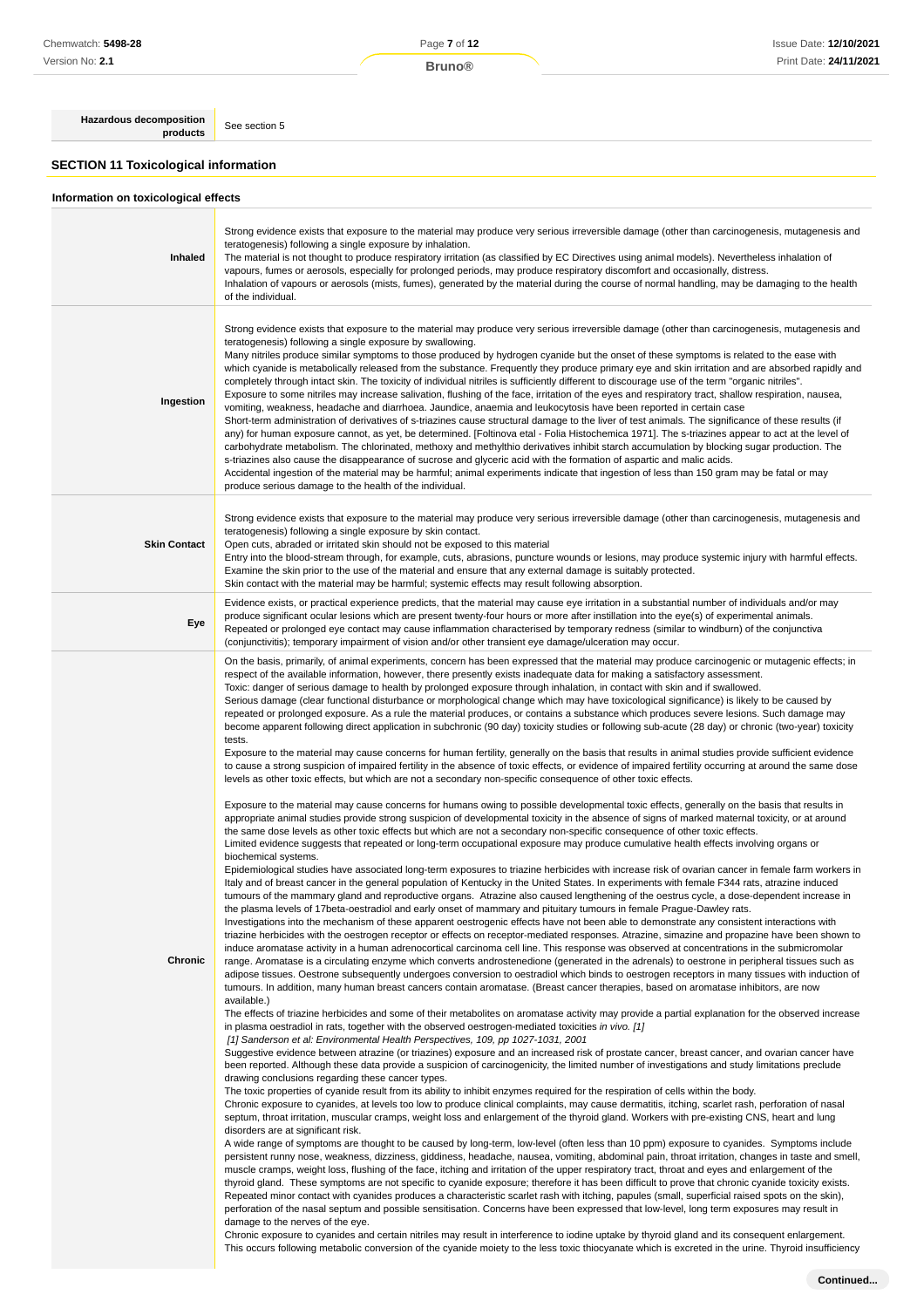|                                             | <b>TOXICITY</b>                                                                                                                                                                                                                                                                                                                                                                                                                                                                                                                                                                                                                                                                                                                                                                                                                                                                                                                                                                                                                                                                                                                                                                                                                                                                                                                                                                                                                                                                                                                                                                                                                                                                                                                                                                                                                                                                                                                                                                                                                                                                                                                                                                                                                                                                                                                                                                                                                                                                                                                                                                                                                                                                                                                                                                                                                                                                                                                                                                                                                                                                                                                                                                                                                                                                                                                                                                                                                                                                                                                                                                                                                                                                                                                                                                                                                                                                                                                                                                                                                      | <b>IRRITATION</b>                 |   |
|---------------------------------------------|--------------------------------------------------------------------------------------------------------------------------------------------------------------------------------------------------------------------------------------------------------------------------------------------------------------------------------------------------------------------------------------------------------------------------------------------------------------------------------------------------------------------------------------------------------------------------------------------------------------------------------------------------------------------------------------------------------------------------------------------------------------------------------------------------------------------------------------------------------------------------------------------------------------------------------------------------------------------------------------------------------------------------------------------------------------------------------------------------------------------------------------------------------------------------------------------------------------------------------------------------------------------------------------------------------------------------------------------------------------------------------------------------------------------------------------------------------------------------------------------------------------------------------------------------------------------------------------------------------------------------------------------------------------------------------------------------------------------------------------------------------------------------------------------------------------------------------------------------------------------------------------------------------------------------------------------------------------------------------------------------------------------------------------------------------------------------------------------------------------------------------------------------------------------------------------------------------------------------------------------------------------------------------------------------------------------------------------------------------------------------------------------------------------------------------------------------------------------------------------------------------------------------------------------------------------------------------------------------------------------------------------------------------------------------------------------------------------------------------------------------------------------------------------------------------------------------------------------------------------------------------------------------------------------------------------------------------------------------------------------------------------------------------------------------------------------------------------------------------------------------------------------------------------------------------------------------------------------------------------------------------------------------------------------------------------------------------------------------------------------------------------------------------------------------------------------------------------------------------------------------------------------------------------------------------------------------------------------------------------------------------------------------------------------------------------------------------------------------------------------------------------------------------------------------------------------------------------------------------------------------------------------------------------------------------------------------------------------------------------------------------------------------------------|-----------------------------------|---|
| <b>Bruno®</b>                               | Not Available                                                                                                                                                                                                                                                                                                                                                                                                                                                                                                                                                                                                                                                                                                                                                                                                                                                                                                                                                                                                                                                                                                                                                                                                                                                                                                                                                                                                                                                                                                                                                                                                                                                                                                                                                                                                                                                                                                                                                                                                                                                                                                                                                                                                                                                                                                                                                                                                                                                                                                                                                                                                                                                                                                                                                                                                                                                                                                                                                                                                                                                                                                                                                                                                                                                                                                                                                                                                                                                                                                                                                                                                                                                                                                                                                                                                                                                                                                                                                                                                                        | Not Available                     |   |
|                                             | <b>TOXICITY</b>                                                                                                                                                                                                                                                                                                                                                                                                                                                                                                                                                                                                                                                                                                                                                                                                                                                                                                                                                                                                                                                                                                                                                                                                                                                                                                                                                                                                                                                                                                                                                                                                                                                                                                                                                                                                                                                                                                                                                                                                                                                                                                                                                                                                                                                                                                                                                                                                                                                                                                                                                                                                                                                                                                                                                                                                                                                                                                                                                                                                                                                                                                                                                                                                                                                                                                                                                                                                                                                                                                                                                                                                                                                                                                                                                                                                                                                                                                                                                                                                                      | <b>IRRITATION</b>                 |   |
|                                             | dermal (rat) LD50: 1200 mg/kg <sup>[2]</sup>                                                                                                                                                                                                                                                                                                                                                                                                                                                                                                                                                                                                                                                                                                                                                                                                                                                                                                                                                                                                                                                                                                                                                                                                                                                                                                                                                                                                                                                                                                                                                                                                                                                                                                                                                                                                                                                                                                                                                                                                                                                                                                                                                                                                                                                                                                                                                                                                                                                                                                                                                                                                                                                                                                                                                                                                                                                                                                                                                                                                                                                                                                                                                                                                                                                                                                                                                                                                                                                                                                                                                                                                                                                                                                                                                                                                                                                                                                                                                                                         | Non-irritating to skin and eyes.* |   |
| cyanazine                                   | Inhalation(Mouse) LC50; 2.47 mg/L4h <sup>[2]</sup>                                                                                                                                                                                                                                                                                                                                                                                                                                                                                                                                                                                                                                                                                                                                                                                                                                                                                                                                                                                                                                                                                                                                                                                                                                                                                                                                                                                                                                                                                                                                                                                                                                                                                                                                                                                                                                                                                                                                                                                                                                                                                                                                                                                                                                                                                                                                                                                                                                                                                                                                                                                                                                                                                                                                                                                                                                                                                                                                                                                                                                                                                                                                                                                                                                                                                                                                                                                                                                                                                                                                                                                                                                                                                                                                                                                                                                                                                                                                                                                   |                                   |   |
|                                             | Oral(Rabbit) LD50; 141 mg/kg <sup>[2]</sup>                                                                                                                                                                                                                                                                                                                                                                                                                                                                                                                                                                                                                                                                                                                                                                                                                                                                                                                                                                                                                                                                                                                                                                                                                                                                                                                                                                                                                                                                                                                                                                                                                                                                                                                                                                                                                                                                                                                                                                                                                                                                                                                                                                                                                                                                                                                                                                                                                                                                                                                                                                                                                                                                                                                                                                                                                                                                                                                                                                                                                                                                                                                                                                                                                                                                                                                                                                                                                                                                                                                                                                                                                                                                                                                                                                                                                                                                                                                                                                                          |                                   |   |
| Legend:                                     | 1. Value obtained from Europe ECHA Registered Substances - Acute toxicity 2.* Value obtained from manufacturer's SDS. Unless otherwise<br>specified data extracted from RTECS - Register of Toxic Effect of chemical Substances                                                                                                                                                                                                                                                                                                                                                                                                                                                                                                                                                                                                                                                                                                                                                                                                                                                                                                                                                                                                                                                                                                                                                                                                                                                                                                                                                                                                                                                                                                                                                                                                                                                                                                                                                                                                                                                                                                                                                                                                                                                                                                                                                                                                                                                                                                                                                                                                                                                                                                                                                                                                                                                                                                                                                                                                                                                                                                                                                                                                                                                                                                                                                                                                                                                                                                                                                                                                                                                                                                                                                                                                                                                                                                                                                                                                      |                                   |   |
|                                             |                                                                                                                                                                                                                                                                                                                                                                                                                                                                                                                                                                                                                                                                                                                                                                                                                                                                                                                                                                                                                                                                                                                                                                                                                                                                                                                                                                                                                                                                                                                                                                                                                                                                                                                                                                                                                                                                                                                                                                                                                                                                                                                                                                                                                                                                                                                                                                                                                                                                                                                                                                                                                                                                                                                                                                                                                                                                                                                                                                                                                                                                                                                                                                                                                                                                                                                                                                                                                                                                                                                                                                                                                                                                                                                                                                                                                                                                                                                                                                                                                                      |                                   |   |
| <b>CYANAZINE</b>                            | NOEL (2y) for rats 12 mg/kg diet * for dogs 25 mg/kg * Toxicity Class WHO II, EPA II (DF, SC and WP formulations), III (GR formulations)<br>Somnolence, dyspnea, changes in activity of the ear, changes in liver weight, kidney weight, specific developmental abnormalities<br>(musculoskeletal system), maternal effects recorded. ADI: 0.002 mg/kg/day<br>Exposure to the material may result in a possible risk of irreversible effects. The material may produce mutagenic effects in man. This concern is<br>raised, generally, on the basis of<br>appropriate studies with similar materials using mammalian somatic cells in vivo. Such findings are often supported by positive results from in<br>vitro mutagenicity studies.<br>for cyanazine:<br>Acute toxicity: Cyanazine is moderately toxic to mammals. The oral LD50 in rats ranges from 182 mg/kg to 332 mg/kg, with females<br>experiencing higher toxicities (lower LD50). The oral LD50 is 380 mg/kg in mice and 141 mg/kg in rabbits. Poisoned animals have labored<br>breathing and blood in their saliva. Cyanazine may also cause inactivity and depression in laboratory animals. The dermal LD50 in rabbits<br>treated with technical cyanazine is greater than 2000 mg/kg, and the dermal LD50 in rats is greater than 1200 mg/kg. Cyanazine is only slightly<br>toxic through inhalation. It is a mild eye irritant.<br>Chronic toxicity: Several long-term feeding studies in rats and mice at doses up to 225 mg/kg/day showed that cyanazine decreases body<br>weight gain and increases liver weights.<br>Reproductive effects: Cyanazine caused decreases in maternal body weight gain in rats at doses of 30 mg/kg/day. It also caused maternal<br>toxicity and decreased fetal viability in rabbits at doses of 2 mg/kg/day It appears that reproductive effects are not likely in humans at expected<br>exposure levels.<br>Teratogenic effects: Cyanazine can cause a variety of birth defects in animals over a wide range of doses. In a long-term study of rats fed<br>cyanazine, moderate doses resulted in increased brain weights and decreased kidney weights in third generation offspring. Toxic effects on the<br>fetus were also observed in experiments on rabbits using comparable doses. Female rats fed cyanazine through a stomach tube during<br>pregnancy ate less food and their fetuses had incomplete bone development. At the higher doses, fetuses showed cleft palates and the absence<br>of, or underdeveloped eyeballs. Other birth defects observed in animals include abnormalities in diaphragm development and changes in the<br>brain. Birth defects have been observed in the offspring of pregnant rats fed cyanazine during gestation at doses as low as 1 mg/kg/day.<br>Mutagenic effects: Cyanazine is not mutagenic.<br>Carcinogenic effects: Cyanazine does not appear to be carcinogenic. A study evaluated the carcinogenicity of the compound in mice and<br>found, up to the maximum dose tested (50 mg/kg/day), no evidence of cancer in the animals.<br>Organ toxicity: Cyanazine in animals causes depression of the central nervous system.<br>Fate in humans and animals: Low doses of cyanazine fed to rats, dogs, and cows are rapidly absorbed from the gastrointestinal tract. In a<br>study on rats and dogs, much of the cyanazine ingested was eliminated from animals within 4 days. There is some tendency for cyanazine to<br>accumulate in the brain, liver, kidney, muscle, and fat . Cows fed very low amounts of cyanazine eliminated up to 88% of the cyanazine in urine<br>and faeces within 21 days. The concentration in cows' milk was very low, at 0.022 ppm<br>NOTE: Substance has been shown to be mutagenic in at least one assay, or belongs to a family of chemicals producing damage or change to<br>cellular DNA.<br>[*The Pesticides Manual, Incorporating The Agrochemicals Handbook, 10th Edition, Editor Clive Tomlin, 1994, British Crop Protection<br>Council1 |                                   |   |
| <b>Acute Toxicity</b>                       | ✔                                                                                                                                                                                                                                                                                                                                                                                                                                                                                                                                                                                                                                                                                                                                                                                                                                                                                                                                                                                                                                                                                                                                                                                                                                                                                                                                                                                                                                                                                                                                                                                                                                                                                                                                                                                                                                                                                                                                                                                                                                                                                                                                                                                                                                                                                                                                                                                                                                                                                                                                                                                                                                                                                                                                                                                                                                                                                                                                                                                                                                                                                                                                                                                                                                                                                                                                                                                                                                                                                                                                                                                                                                                                                                                                                                                                                                                                                                                                                                                                                                    | Carcinogenicity                   | × |
| <b>Skin Irritation/Corrosion</b>            | ×                                                                                                                                                                                                                                                                                                                                                                                                                                                                                                                                                                                                                                                                                                                                                                                                                                                                                                                                                                                                                                                                                                                                                                                                                                                                                                                                                                                                                                                                                                                                                                                                                                                                                                                                                                                                                                                                                                                                                                                                                                                                                                                                                                                                                                                                                                                                                                                                                                                                                                                                                                                                                                                                                                                                                                                                                                                                                                                                                                                                                                                                                                                                                                                                                                                                                                                                                                                                                                                                                                                                                                                                                                                                                                                                                                                                                                                                                                                                                                                                                                    | Reproductivity                    | ✔ |
| <b>Serious Eye Damage/Irritation</b>        | ×                                                                                                                                                                                                                                                                                                                                                                                                                                                                                                                                                                                                                                                                                                                                                                                                                                                                                                                                                                                                                                                                                                                                                                                                                                                                                                                                                                                                                                                                                                                                                                                                                                                                                                                                                                                                                                                                                                                                                                                                                                                                                                                                                                                                                                                                                                                                                                                                                                                                                                                                                                                                                                                                                                                                                                                                                                                                                                                                                                                                                                                                                                                                                                                                                                                                                                                                                                                                                                                                                                                                                                                                                                                                                                                                                                                                                                                                                                                                                                                                                                    | <b>STOT - Single Exposure</b>     | × |
| <b>Respiratory or Skin</b><br>sensitisation | ×                                                                                                                                                                                                                                                                                                                                                                                                                                                                                                                                                                                                                                                                                                                                                                                                                                                                                                                                                                                                                                                                                                                                                                                                                                                                                                                                                                                                                                                                                                                                                                                                                                                                                                                                                                                                                                                                                                                                                                                                                                                                                                                                                                                                                                                                                                                                                                                                                                                                                                                                                                                                                                                                                                                                                                                                                                                                                                                                                                                                                                                                                                                                                                                                                                                                                                                                                                                                                                                                                                                                                                                                                                                                                                                                                                                                                                                                                                                                                                                                                                    | <b>STOT - Repeated Exposure</b>   | ✔ |
|                                             |                                                                                                                                                                                                                                                                                                                                                                                                                                                                                                                                                                                                                                                                                                                                                                                                                                                                                                                                                                                                                                                                                                                                                                                                                                                                                                                                                                                                                                                                                                                                                                                                                                                                                                                                                                                                                                                                                                                                                                                                                                                                                                                                                                                                                                                                                                                                                                                                                                                                                                                                                                                                                                                                                                                                                                                                                                                                                                                                                                                                                                                                                                                                                                                                                                                                                                                                                                                                                                                                                                                                                                                                                                                                                                                                                                                                                                                                                                                                                                                                                                      |                                   |   |

# **SECTION 12 Ecological information**

**Toxicity Bruno® Endpoint Test Duration (hr) Species Value Source** Not<br>Available Not Not Available Not Available Not Available Not Available Not Available Not Ava<br>Available Ava Available Not Available **cyanazine Endpoint Test Duration (hr) Species Value Source** EC50(ECx) 96h Algae or other aquatic plants <0.001mg/L 4 LC50 96h Fish 3.4-4.7mg/l 4 EC50 48h Crustacea 0.046-0.065mg/L 4 EC50 96h Algae or other aquatic plants <0.001mg/L 4

**Legend:** Extracted from 1. IUCLID Toxicity Data 2. Europe ECHA Registered Substances - Ecotoxicological Information - Aquatic Toxicity 3. EPIWIN Suite V3.12 (QSAR) - Aquatic Toxicity Data (Estimated) 4. US EPA, Ecotox database - Aquatic Toxicity Data 5. ECETOC Aquatic Hazard Assessment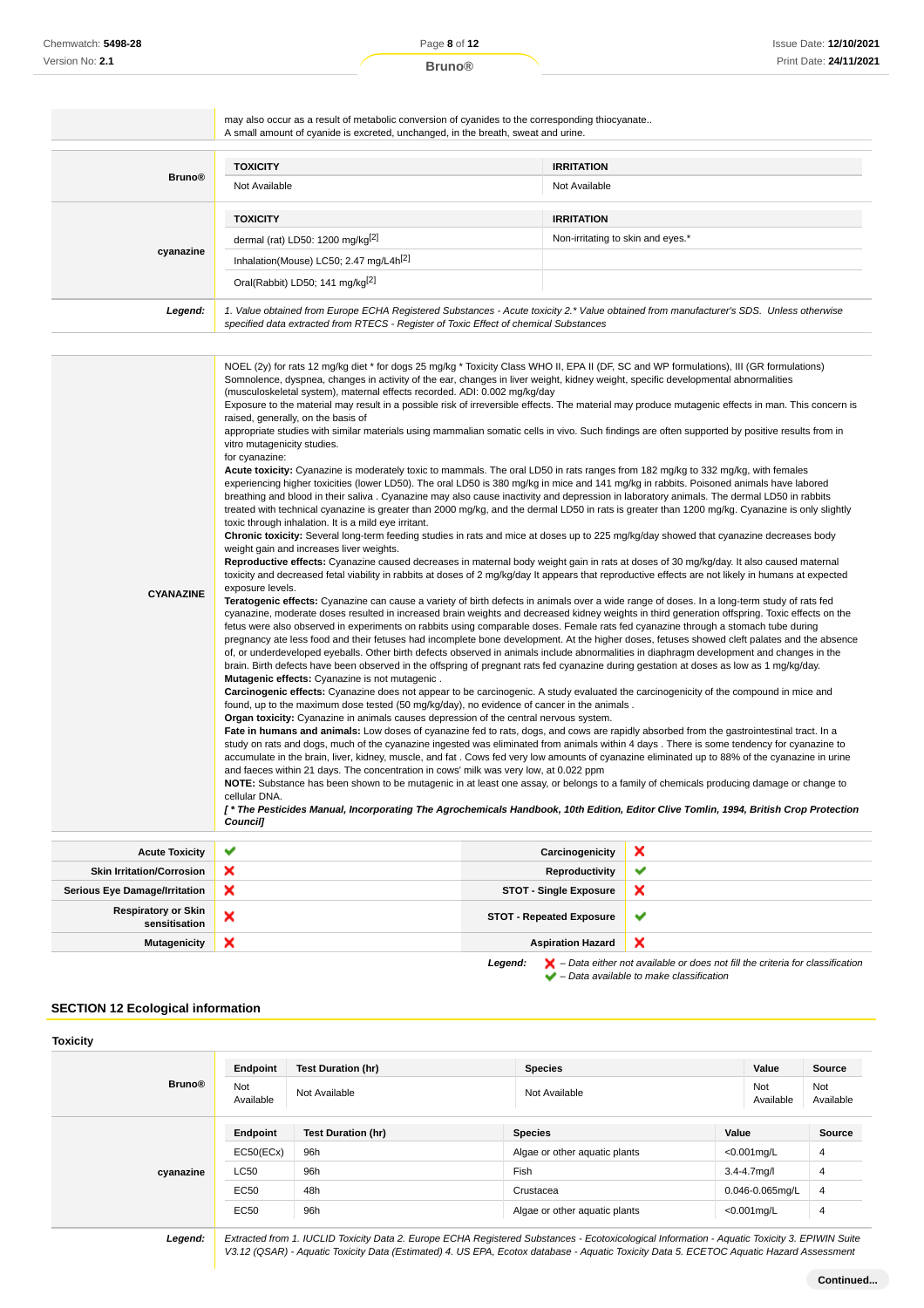| Chemwatch: 5498-28 | Page 9 of 12  | <b>Issue Date: 12/10/2021</b> |
|--------------------|---------------|-------------------------------|
| Version No: 2.1    | <b>Bruno®</b> | Print Date: 24/11/2021        |
|                    |               |                               |

Data 6. NITE (Japan) - Bioconcentration Data 7. METI (Japan) - Bioconcentration Data 8. Vendor Data

On the basis of available evidence concerning either toxicity, persistence, potential to accumulate and or observed environmental fate and behaviour, the material may present a danger, immediate or long-term and /or delayed, to the structure and/ or functioning of natural ecosystems.

Very toxic to aquatic organisms, may cause long-term adverse effects in the aquatic environment.

Do NOT allow product to come in contact with surface waters or to intertidal areas below the mean high water mark. Do not contaminate water when cleaning equipment or disposing of equipment wash-waters.

Wastes resulting from use of the product must be disposed of on site or at approved waste sites.

The triazine pesticides behave as weak bases in aqueous solution. Triazines are more soluble at low pHs. Adsorption of triazines through an exchange process to organic matter and clay minerals is dependent on the pH of the solution and the acidity of the absorbent surface. Hydrogen bonding and hydrophobic bonding also occur with soil organic matter at higher pHs. Hydrolysis and oxidation are general routes of soil metabolism whilst photodecomposition appears to be minimal. Vapour transport losses are dependent on vapour pressure and .<br>the pH of the evaporating surface as ionised compounds are less volatile. Transport from soil to water occurs in solution and in sediments. Herbicide concentrations in excess of 5 ppb may play a part in the decline in submerged aquatic vegetation (SAV). However, recovery from exposure to these concentrations does occur as these herbicides degrade rapidly under estuarine conditions. Residues do not appear to build up in sediments.

for cyanazine:

Kow log P: 2.1

DT50 in soil about 2 weeks. **Environmental fate:**

**Breakdown in soil and groundwater:** Cyanazine has a low to moderate persistence in soil. It quickly degrades in many soil types mostly due to the action of microbes . Cyanazine has a half-life of 2 to 4 weeks in an air-dried sandy clay loam, 7 to 10 weeks in a sandy loam soil, 10 to 14 weeks in a clay soil, and 9 weeks in a fresh sandy clay soil. It undergoes slight decomposition by sunlight. The rate of evaporation of cyanazine from soil is very slow . Cyanazine can be transported in runoff, sediment, and water, and it can leach through the soil to the groundwater. Cyanazine has been found in numerous groundwater samples at very low concentrations (0.001-0.08 mg/L). A groundwater advisory statement on cyanazine product labels is required.

Microbial degradation in soil occurs within one growth period. metabolism is similar to that of plants

**Breakdown in water:** Cyanazine is stable to the chemical action of water (hydrolysis) and to the action of sunlight (photolysis) .

**Breakdown in vegetation:** Cyanazine is absorbed by the roots and is translocated up the plant into the leaves. It works by inhibiting photosynthesis

In plants, the nitrile group is hydrolysed to a carboxylic acid group, and the chlorine atom is replaced by a hydroxy group.

**Bioaccumulation:** A continuous culture showed that alga could overcome the inhibitory effects of the herbicide. Values for the accumulation factor tended to increase proportionally with the exposure time of the algal cell but decreased as concentrations of herbicide increased

#### **Ecotoxicity**:

Cyanazine is moderately toxic to birds

Avian oral LD50: mallard duck .2000 mg/kg; bobwhite quail 400 mg/kg

Slightly to moderately toxic to fish and aquatic invertebrates

Fish LC50 (96 h): harlequin fish 7.5 mg/l; sheepshead minnow 18 mg/l

Daphnia EC50 (48h): 42-106 mg/l Bees: Not toxic. LD50 (topical) >100 ug/bee (tech. in acetone)

**DO NOT** discharge into sewer or waterways.

#### **Persistence and degradability**

| Inarodion | <b>Water/Soil</b><br>Dar<br>$f$ anaa: $\overline{b}$ | Dar,<br>stence: Air<br>. |
|-----------|------------------------------------------------------|--------------------------|
| Cyanazine | <b>HIGH</b>                                          | <b>HIGH</b>              |

#### **Bioaccumulative potential**

| Inarodic                  |                |
|---------------------------|----------------|
| 0.100271<br>$\sim$ $\sim$ | 105)<br>$\sim$ |

# **Mobility in soil**

| Ingredient | <b>Mobility</b>      |
|------------|----------------------|
| cyanazine  | LOW (KOC = $699.6$ ) |

### **SECTION 13 Disposal considerations Waste treatment methods Product / Packaging disposal** Containers may still present a chemical hazard/ danger when empty. Return to supplier for reuse/ recycling if possible. Otherwise: If container can not be cleaned sufficiently well to ensure that residuals do not remain or if the container cannot be used to store the same product, then puncture containers, to prevent re-use, and bury at an authorised landfill. Where possible retain label warnings and SDS and observe all notices pertaining to the product. Legislation addressing waste disposal requirements may differ by country, state and/ or territory. Each user must refer to laws operating in their area. In some areas, certain wastes must be tracked. A Hierarchy of Controls seems to be common - the user should investigate: Reduction Reuse Recycling **Disposal (if all else fails)** This material may be recycled if unused, or if it has not been contaminated so as to make it unsuitable for its intended use. If it has been contaminated, it may be possible to reclaim the product by filtration, distillation or some other means. Shelf life considerations should also be applied in making decisions of this type. Note that properties of a material may change in use, and recycling or reuse may not always be appropriate. **DO NOT** allow wash water from cleaning or process equipment to enter drains. It may be necessary to collect all wash water for treatment before disposal. In all cases disposal to sewer may be subject to local laws and regulations and these should be considered first. Where in doubt contact the responsible authority. ▶ Recycle wherever possible or consult manufacturer for recycling options. Consult State Land Waste Authority for disposal. **Bury or incinerate residue at an approved site.** Recycle containers if possible, or dispose of in an authorised landfill. Ensure that the hazardous substance is disposed in accordance with the Hazardous Substances (Disposal) Notice 2017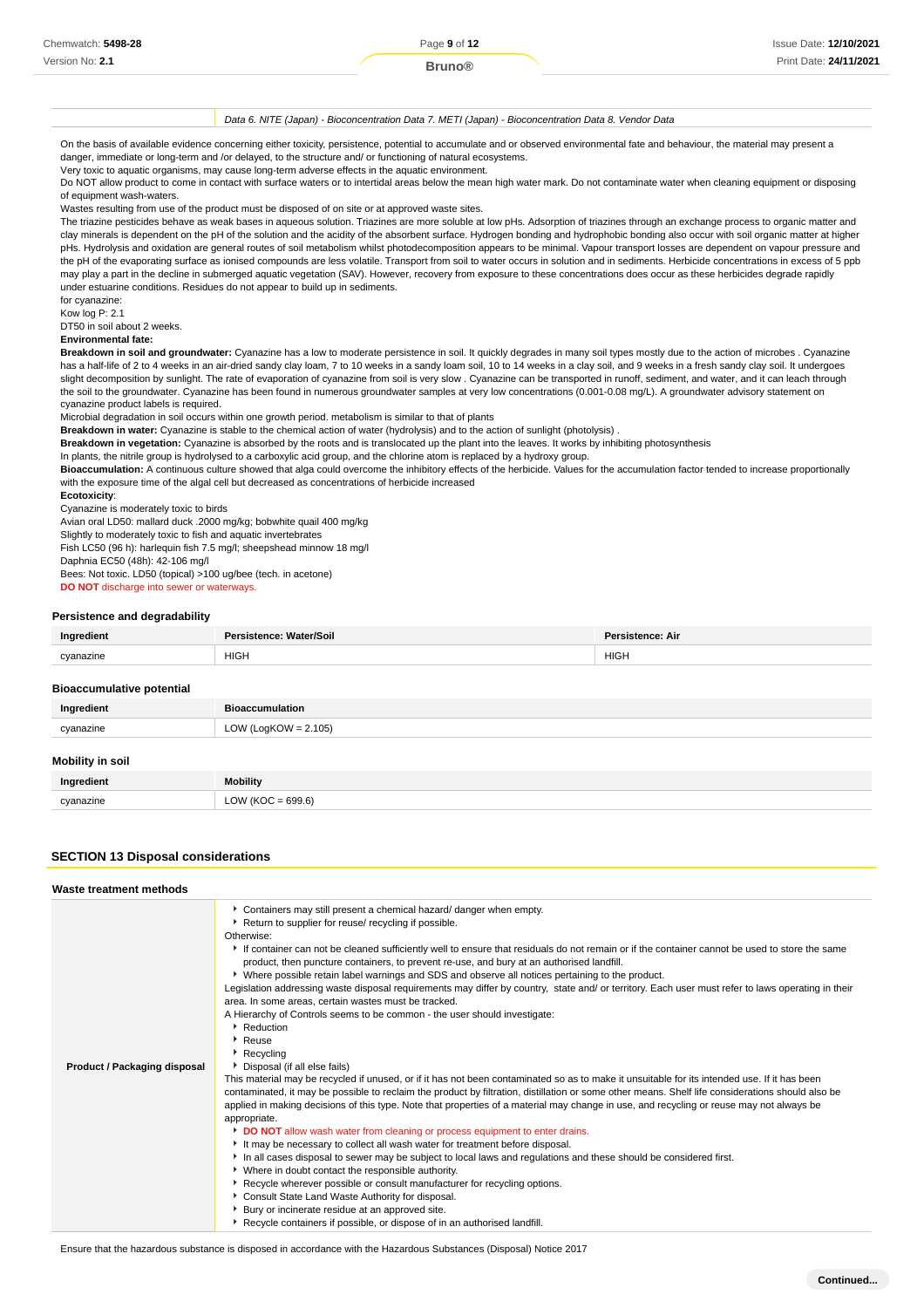| Chemwatch: 5498-28 | Page 10 of 12 | Issue Date: 12/10/2021 |
|--------------------|---------------|------------------------|
| Version No: 2.1    | Bruno®        | Print Date: 24/11/2021 |
|                    |               |                        |

#### **Disposal Requirements**

Packages that have been in direct contact with the hazardous substance must be only disposed if the hazardous substance was appropriately removed and cleaned out from the package. The package must be disposed according to the manufacturer's directions taking into account the material it is made of. Packages which hazardous content have been appropriately treated and removed may be recycled.

The hazardous substance must only be disposed if it has been treated by a method that changed the characteristics or composition of the substance and it is no longer hazardous. Only dispose to the environment if a tolerable exposure limit has been set for the substance.

Only deposit the hazardous substance into or onto a landfill or sewage facility or incinerator, where the hazardous substance can be handled and treated appropriately.

### **SECTION 14 Transport information**

### **Labels Required**

| <b>Marine Pollutant</b> |       |
|-------------------------|-------|
| <b>HAZCHEM</b>          | $-3Z$ |

## **Land transport (UN)**

| <b>UN number</b>             | 3082                                   |                                                                          |
|------------------------------|----------------------------------------|--------------------------------------------------------------------------|
| UN proper shipping name      |                                        | ENVIRONMENTALLY HAZARDOUS SUBSTANCE, LIQUID, N.O.S. (contains cyanazine) |
| Transport hazard class(es)   | Class<br>9<br>Subrisk                  | Not Applicable                                                           |
| Packing group                | Ш                                      |                                                                          |
| <b>Environmental hazard</b>  | Environmentally hazardous              |                                                                          |
| Special precautions for user | Special provisions<br>Limited quantity | 274; 331; 335; 375<br>5L                                                 |

# **Air transport (ICAO-IATA / DGR)**

| UN number                    | 3082                                                                                                                                                                         |                                                                                                             |                                                                     |  |
|------------------------------|------------------------------------------------------------------------------------------------------------------------------------------------------------------------------|-------------------------------------------------------------------------------------------------------------|---------------------------------------------------------------------|--|
| UN proper shipping name      |                                                                                                                                                                              | Environmentally hazardous substance, liquid, n.o.s. * (contains cyanazine)                                  |                                                                     |  |
| Transport hazard class(es)   | <b>ICAO/IATA Class</b><br><b>ICAO / IATA Subrisk</b><br><b>ERG Code</b>                                                                                                      | 9<br>Not Applicable<br>9L                                                                                   |                                                                     |  |
| Packing group                | Ш                                                                                                                                                                            |                                                                                                             |                                                                     |  |
| <b>Environmental hazard</b>  | Environmentally hazardous                                                                                                                                                    |                                                                                                             |                                                                     |  |
| Special precautions for user | Special provisions<br>Cargo Only Packing Instructions<br>Cargo Only Maximum Qty / Pack<br>Passenger and Cargo Packing Instructions<br>Passenger and Cargo Maximum Qty / Pack | Passenger and Cargo Limited Quantity Packing Instructions<br>Passenger and Cargo Limited Maximum Qty / Pack | A97 A158 A197 A215<br>964<br>450L<br>964<br>450L<br>Y964<br>30 kg G |  |

# **Sea transport (IMDG-Code / GGVSee)**

| <b>UN</b> number             | 3082                                                                 |                                                                          |
|------------------------------|----------------------------------------------------------------------|--------------------------------------------------------------------------|
| UN proper shipping name      |                                                                      | ENVIRONMENTALLY HAZARDOUS SUBSTANCE, LIQUID, N.O.S. (contains cyanazine) |
| Transport hazard class(es)   | <b>IMDG Class</b><br><b>IMDG Subrisk</b>                             | 9<br>Not Applicable                                                      |
| Packing group                | Ш                                                                    |                                                                          |
| <b>Environmental hazard</b>  | <b>Marine Pollutant</b>                                              |                                                                          |
| Special precautions for user | <b>EMS Number</b><br>Special provisions<br><b>Limited Quantities</b> | $F-A$ , S-F<br>274 335 969<br>5L                                         |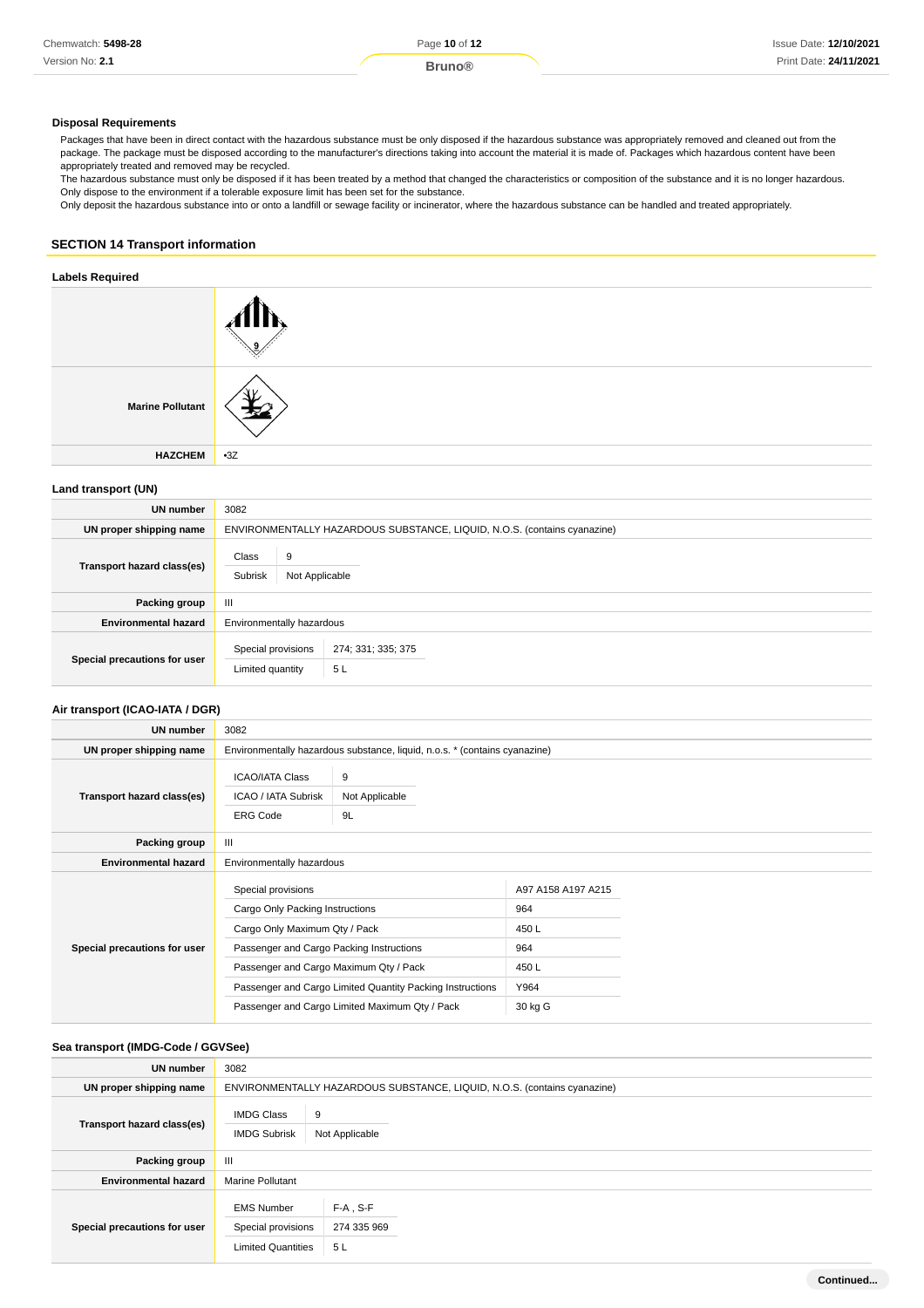### **Transport in bulk according to Annex II of MARPOL and the IBC code** Not Applicable

# **Transport in bulk in accordance with MARPOL Annex V and the IMSBC Code**

| <b>Product name</b> | Group                                             |  |
|---------------------|---------------------------------------------------|--|
| cyanazine           | Not Available                                     |  |
|                     | Transport in bulk in accordance with the ICG Code |  |
| <b>Product name</b> | <b>Ship Type</b>                                  |  |
| cyanazine           | Not Available                                     |  |

### **SECTION 15 Regulatory information**

### **Safety, health and environmental regulations / legislation specific for the substance or mixture**

This substance is to be managed using the conditions specified in an applicable Group Standard

| <b>HSR Number</b> | <b>Group Standard</b> |
|-------------------|-----------------------|
| HSR000964         | Not Available         |
|                   |                       |

of Chemicals - Classification Data

New Zealand Inventory of Chemicals (NZIoC)

New Zealand Hazardous Substances and New Organisms (HSNO) Act - Classification

Please refer to Section 8 of the SDS for any applicable tolerable exposure limit or Section 12 for environmental exposure limit.

#### I **cyanazine is found on the following regulatory lists**

Chemical Footprint Project - Chemicals of High Concern List New Zealand Approved Hazardous Substances with controls

New Zealand Hazardous Substances and New Organisms (HSNO) Act - Classification of Chemicals

## **Hazardous Substance Location**

Subject to the Health and Safety at Work (Hazardous Substances) Regulations 2017.

| <b>Hazard Class</b> | Quantities     |
|---------------------|----------------|
| Not Applicable      | Not Applicable |

### **Certified Handler**

Subject to Part 4 of the Health and Safety at Work (Hazardous Substances) Regulations 2017.

| <b>Class of substance</b> | antities            |
|---------------------------|---------------------|
| Not Annlicable            | Not Applicable<br>. |

Refer Group Standards for further information

#### **Maximum quantities of certain hazardous substances permitted on passenger service vehicles**

Subject to Regulation 13.14 of the Health and Safety at Work (Hazardous Substances) Regulations 2017.

| <b>Hazard Class</b> | Gas (aggregate water capacity in mL) | Liquid (L) | Solid (kg)                                   | Maximum quantity per package for each classification |
|---------------------|--------------------------------------|------------|----------------------------------------------|------------------------------------------------------|
| Not Applicable      | Not Applicable                       |            | Not Applicable Not Applicable Not Applicable |                                                      |

#### **Tracking Requirements**

Not Applicable

#### **National Inventory Status**

| <b>National Inventory</b>                          | <b>Status</b>                                                                                                                                                                                     |
|----------------------------------------------------|---------------------------------------------------------------------------------------------------------------------------------------------------------------------------------------------------|
| Australia - AIIC / Australia<br>Non-Industrial Use | Yes                                                                                                                                                                                               |
| Canada - DSL                                       | Yes                                                                                                                                                                                               |
| Canada - NDSL                                      | No (cyanazine)                                                                                                                                                                                    |
| China - IECSC                                      | Yes                                                                                                                                                                                               |
| Europe - EINEC / ELINCS / NLP                      | Yes                                                                                                                                                                                               |
| Japan - ENCS                                       | No (cyanazine)                                                                                                                                                                                    |
| Korea - KECI                                       | No (cyanazine)                                                                                                                                                                                    |
| New Zealand - NZIoC                                | Yes                                                                                                                                                                                               |
| Philippines - PICCS                                | No (cyanazine)                                                                                                                                                                                    |
| USA - TSCA                                         | No (cyanazine)                                                                                                                                                                                    |
| Taiwan - TCSI                                      | Yes                                                                                                                                                                                               |
| Mexico - INSQ                                      | No (cyanazine)                                                                                                                                                                                    |
| Vietnam - NCI                                      | Yes                                                                                                                                                                                               |
| Russia - FBEPH                                     | No (cyanazine)                                                                                                                                                                                    |
| Legend:                                            | Yes = All CAS declared ingredients are on the inventory<br>No = One or more of the CAS listed ingredients are not on the inventory. These ingredients may be exempt or will require registration. |